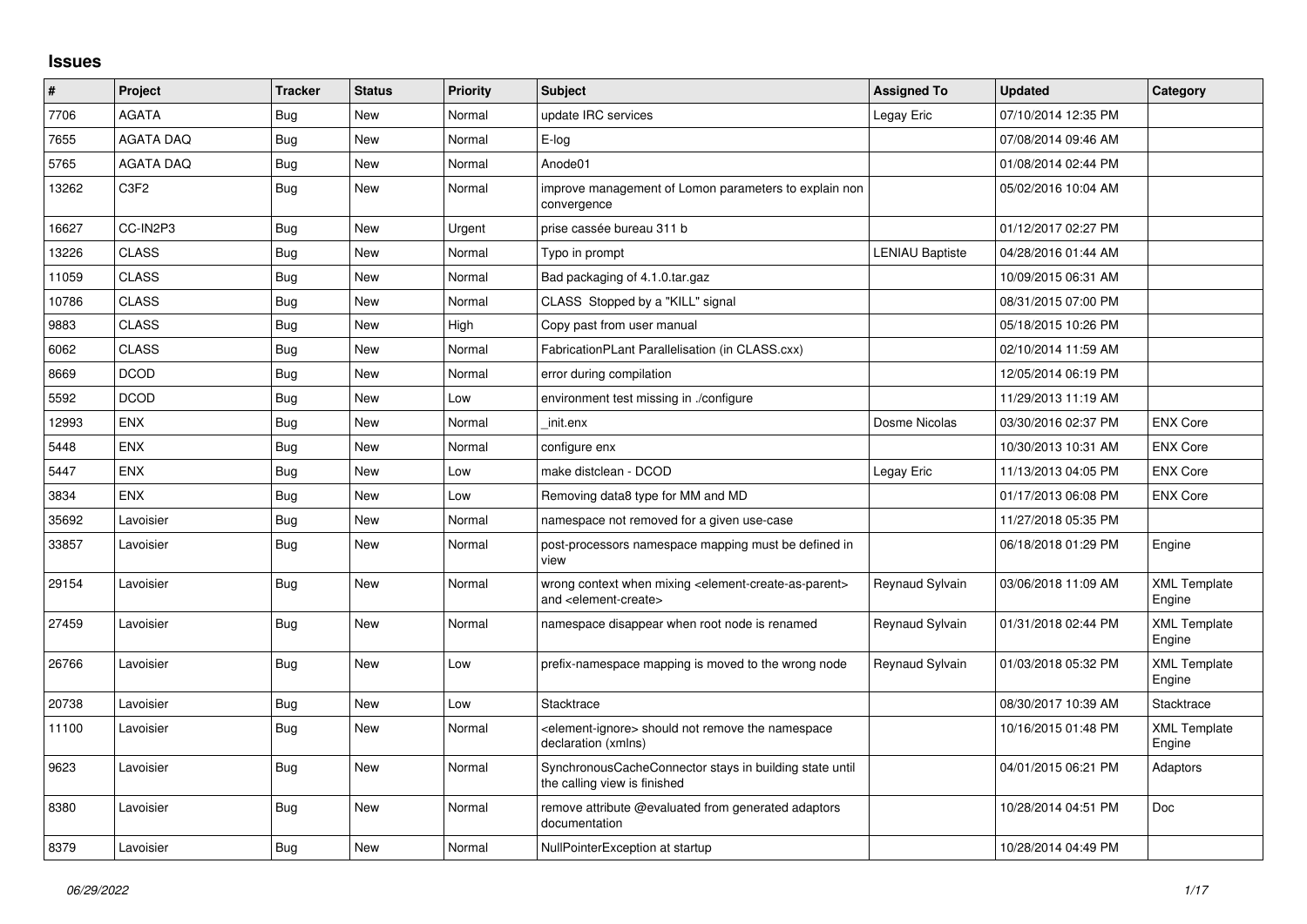| #     | Project                 | <b>Tracker</b> | <b>Status</b> | Priority  | Subject                                                                                 | <b>Assigned To</b>   | <b>Updated</b>      | Category                         |
|-------|-------------------------|----------------|---------------|-----------|-----------------------------------------------------------------------------------------|----------------------|---------------------|----------------------------------|
| 8217  | Lavoisier               | <b>Bug</b>     | New           | Normal    | Logo demo view seems broken                                                             |                      | 10/13/2014 02:06 PM |                                  |
| 8055  | Lavoisier               | Bug            | <b>New</b>    | Normal    | view "debug" fails when Lavoisier is installed in a directory<br>with special character |                      | 09/19/2014 05:02 PM |                                  |
| 7566  | Lavoisier               | Bug            | <b>New</b>    | Low       | fields of view "form" are disabled when they have default<br>value                      |                      | 06/27/2014 04:53 PM | Console                          |
| 7465  | Lavoisier               | Bug            | <b>New</b>    | Normal    | fix all the relative URL used by the web console                                        |                      | 06/17/2014 04:57 PM | Console                          |
| 23257 | operations-portal-users | <b>Bug</b>     | <b>New</b>    | Normal    | Downtime notification admin page                                                        |                      | 10/25/2017 03:57 PM | Downtime<br>Notification         |
| 1083  | Oval                    | <b>Bug</b>     | <b>New</b>    | Immediate | oval log -gui                                                                           |                      | 11/16/2010 11:45 AM | <b>Command Line</b><br>Interface |
| 1082  | Oval                    | <b>Bug</b>     | <b>New</b>    | Low       | <b>NO DIFF</b>                                                                          |                      | 11/16/2010 11:44 AM | Command Line<br>Interface        |
| 905   | Oval                    | Bug            | <b>New</b>    | Urgent    | Use of parenthesis in diffline regular expression                                       | <b>Chamont David</b> | 09/14/2010 06:17 PM | Diff command                     |
| 172   | Oval                    | <b>Bug</b>     | <b>New</b>    | Urgent    | Automatic variables                                                                     | <b>Chamont David</b> | 10/02/2009 02:24 PM | Run command                      |
| 32    | Oval                    | <b>Bug</b>     | <b>New</b>    | Normal    | Write a more detailed configuration doc                                                 | Chamont David        | 02/16/2009 07:18 PM | Documentation                    |
| 28    | Oval                    | <b>Bug</b>     | New           | Low       | "oval validate" should remove differences in "oval log"                                 | <b>Chamont David</b> | 12/08/2010 09:47 PM | Other                            |
| 27    | Oval                    | <b>Bug</b>     | <b>New</b>    | Low       | Some commands should not require a current valid<br>directory                           | <b>Chamont David</b> | 02/16/2009 06:51 PM | Site Customization<br>& Flavors  |
| 26    | Oval                    | Bug            | <b>New</b>    | Low       | Commands options not well propagated, when declared<br>within an OvalFile               | <b>Chamont David</b> | 02/16/2009 06:50 PM | Implementation                   |
| 25    | Oval                    | Bug            | <b>New</b>    | Low       | Temporary files after a crash                                                           | <b>Chamont David</b> | 02/16/2009 06:46 PM | Implementation                   |
| 22    | Oval                    | Bug            | <b>New</b>    | Low       | Deliver messages when ISA fails                                                         | <b>Chamont David</b> | 02/16/2009 06:22 PM | Implementation                   |
| 21    | Oval                    | <b>Bug</b>     | New           | Normal    | What happens when a subdirectory is reused in several<br>environments?                  | <b>Chamont David</b> | 02/16/2009 07:00 PM | OvalFile                         |
| 12978 | <b>PEM</b>              | <b>Bug</b>     | <b>New</b>    | Low       | pem-sync pull                                                                           |                      | 03/24/2016 05:11 PM |                                  |
| 12963 | <b>PEM</b>              | <b>Bug</b>     | <b>New</b>    | Normal    | add tool crash                                                                          |                      | 03/24/2016 09:10 AM |                                  |
| 12962 | PEM                     | <b>Bug</b>     | New           | Normal    | pem-sync list ???                                                                       |                      | 03/24/2016 09:05 AM |                                  |
| 10314 | PEM                     | <b>Bug</b>     | <b>New</b>    | High      | Environment compliant with CLI                                                          |                      | 07/07/2015 09:57 AM |                                  |
| 10313 | <b>PEM</b>              | <b>Bug</b>     | <b>New</b>    | Normal    | Error message to change !                                                               |                      | 07/07/2015 09:51 AM |                                  |
| 10274 | PEM                     | Bug            | New           | Normal    | SYSTEM.ASSERTIONS.ASSERT FAILURE                                                        |                      | 07/01/2015 11:12 AM |                                  |
| 4068  | Pipelet                 | Bug            | New           | High      | Tagging works randomly with konqueror                                                   |                      | 03/07/2013 10:39 AM | Web                              |
| 2753  | Pipelet                 | <b>Bug</b>     | New           | Urgent    | retrieve hook name from source code                                                     |                      | 05/22/2012 02:36 PM |                                  |
| 1566  | Pipelet                 | <b>Bug</b>     | New           | Low       | Bug daemon cherrypy on Macintosh                                                        |                      | 05/10/2011 12:14 PM |                                  |
| 1437  | Pipelet                 | Bug            | New           | Normal    | str_parents not updated in time for glob_parent                                         |                      | 03/10/2011 05:51 PM |                                  |
| 351   | RIsngCons               | <b>Bug</b>     | New           | Urgent    | Refresh only on action                                                                  | <b>Puel Mattieu</b>  | 04/08/2016 04:07 PM |                                  |
| 1561  | Smurf                   | Bug            | New           | Normal    | Smurf::RRD does not support "base"                                                      |                      | 04/13/2011 05:00 PM |                                  |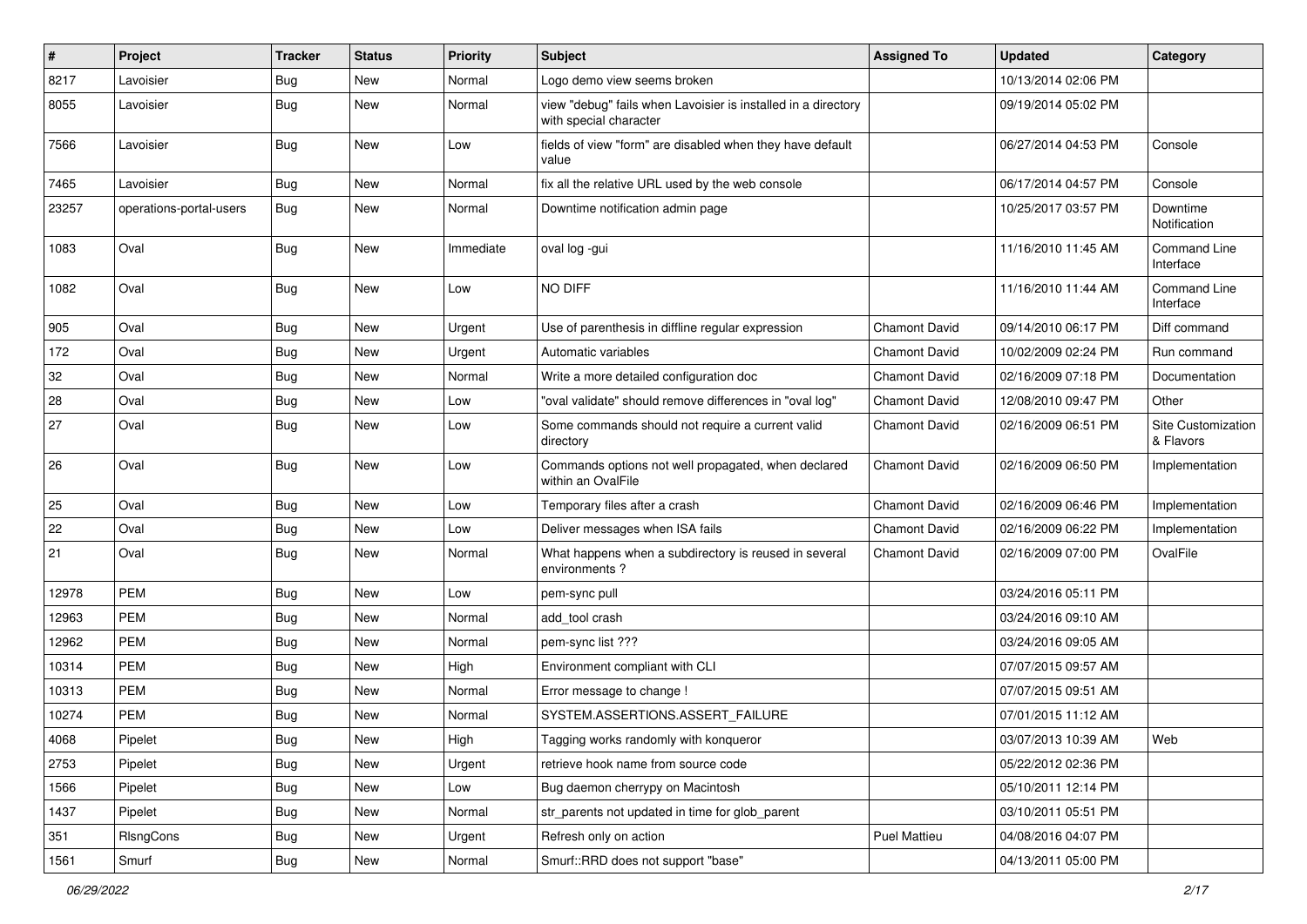| $\sharp$ | Project                 | <b>Tracker</b> | <b>Status</b> | <b>Priority</b> | Subject                                                                      | <b>Assigned To</b>                 | <b>Updated</b>                          | Category |
|----------|-------------------------|----------------|---------------|-----------------|------------------------------------------------------------------------------|------------------------------------|-----------------------------------------|----------|
| 432      | Smurf                   | <b>Bug</b>     | New           | High            | creation de fichiers vides                                                   |                                    | 04/23/2021 11:44 AM                     |          |
| 8995     | SphereLib               | <b>Bug</b>     | <b>New</b>    | High            | python2.7-config                                                             |                                    | 01/28/2015 04:21 PM                     |          |
| 1003     | SphereLib               | <b>Bug</b>     | New           | Normal          | ps detection                                                                 |                                    | 10/15/2010 01:51 PM                     |          |
| 938      | SphereLib               | <b>Bug</b>     | <b>New</b>    | Low             | Construction icosahedron                                                     |                                    | 09/29/2010 11:32 AM                     |          |
| 7736     | <b>Topology Manager</b> | <b>Bug</b>     | <b>New</b>    | High            | Generate electronic config files without GTS                                 | Legay Eric                         | 09/22/2014 05:12 PM                     | GUI      |
| 7587     | <b>Topology Manager</b> | <b>Bug</b>     | New           | High            | Replace an item                                                              |                                    | 06/30/2014 05:42 PM                     |          |
| 7490     | <b>Topology Manager</b> | <b>Bug</b>     | <b>New</b>    | Normal          | Needed libp42.so.1                                                           |                                    | 06/19/2014 11:15 PM                     | Core TM  |
| 7073     | <b>Topology Manager</b> | <b>Bug</b>     | New           | Normal          | Off on GTS tree                                                              |                                    | 05/07/2014 04:55 PM                     | Core TM  |
| 7046     | <b>Topology Manager</b> | <b>Bug</b>     | <b>New</b>    | Normal          | password hardcoded                                                           | Legay Eric                         | 05/06/2014 09:54 AM                     | Core TM  |
| 7040     | <b>Topology Manager</b> | <b>Bug</b>     | New           | Normal          | Fixing configure                                                             |                                    | 04/30/2014 03:46 PM                     | Core TM  |
| 9558     | TReqS                   | <b>Bug</b>     | New           | Normal          | hpss_cache                                                                   | <b>Brinette</b><br>Pierre-Emmanuel | 04/14/2015 04:15 PM                     |          |
| 714      | TReqS                   | <b>Bug</b>     | New           | High            | Annuler un staging en cours                                                  |                                    | 03/24/2015 04:34 PM                     |          |
| 48784    | <b>XLDP</b>             | <b>Bug</b>     | <b>New</b>    | Normal          | Jobs en erreurs depuis le 19/01 19h30                                        |                                    | 01/20/2022 10:12 AM                     |          |
| 13261    | C3F2                    | <b>Bug</b>     | Assigned      | Normal          | Read double directly as binary format with PQexecParams<br>or PQexecPrepared | Lafage Vincent                     | 05/02/2016 09:55 AM                     |          |
| 13260    | C3F2                    | <b>Bug</b>     | Assigned      | Normal          | Better protection from code injection with PQescape                          | Lafage Vincent                     | 05/02/2016 09:56 AM                     |          |
| 3154     | C3F2                    | Bug            | Assigned      | High            | Uniformisation of range and color                                            | Lafage Vincent                     | 03/25/2016 01:06 AM                     |          |
| 5477     | Lavoisier               | <b>Bug</b>     | Assigned      | Normal          | problem avec HTMLSerializer                                                  | Lequeux Olivier                    | 11/15/2013 11:25 AM                     | Adaptors |
| 17192    | LC <sub>2</sub>         | <b>Bug</b>     | Assigned      | Normal          | The channel 1 is wrongly displayed as 0 even if correctly<br>used            | Lafage Vincent                     | 03/16/2017 05:18 PM                     |          |
| 2373     | LC <sub>2</sub>         | <b>Bug</b>     | Assigned      | Low             | Test of responsivity                                                         | Lafage Vincent                     | 12/20/2011 03:50 PM                     |          |
| 1253     | LC <sub>2</sub>         | <b>Bug</b>     | Assigned      | Low             | use / harden checks of getline                                               | Lafage Vincent                     | 01/17/2011 01:32 PM                     |          |
| 1252     | LC <sub>2</sub>         | <b>Bug</b>     | Assigned      | Low             | What is the proper Parsing Algorithm?                                        | Lafage Vincent                     | 01/17/2011 11:34 AM                     |          |
| 1235     | LC <sub>2</sub>         | Bug            | Assigned      | Low             | shared-lib-calls-exit                                                        | Lafage Vincent                     | 01/13/2011 12:16 AM                     |          |
| 723      | Pipelet                 | <b>Bug</b>     | Assigned      | Urgent          | Timers on lock                                                               | <b>Betoule Marc</b>                | 03/08/2011 09:07 PM                     | Engine   |
| 1438     | TReqS                   | <b>Bug</b>     | Assigned      | Normal          | Verifier le status des queues dans treqs                                     | <b>Brinette</b><br>Pierre-Emmanuel | 03/24/2015 04:13 PM                     |          |
| 9784     | <b>CLASS</b>            | <b>Bug</b>     | In progress   | Normal          | Wrong diagnosis                                                              |                                    | MOUGINOT Baptiste   05/05/2015 02:21 PM |          |
| 44518    | IN2P3-Forge             | <b>Bug</b>     | In progress   | High            | find-user dialog much slower since migration                                 | ROUET Jean-René                    | 05/05/2021 02:28 PM                     |          |
| 10498    | TReqS                   | <b>Bug</b>     | In progress   | Normal          | Mysql Deadlock                                                               |                                    | 08/03/2015 08:44 AM                     |          |
| 9695     | TReqS                   | <b>Bug</b>     | In progress   | Normal          | Facing ConcurrentModificationException ?                                     | Chambon Bernard                    | 04/14/2015 04:12 PM                     |          |
| 9317     | TReqS                   | <b>Bug</b>     | In progress   | Normal          | Check scalability                                                            | Chambon Bernard                    | 07/09/2015 03:31 PM                     |          |
| 9316     | TReqS                   | <b>Bug</b>     | In progress   | Normal          | Check stability                                                              | Chambon Bernard                    | 07/09/2015 03:31 PM                     |          |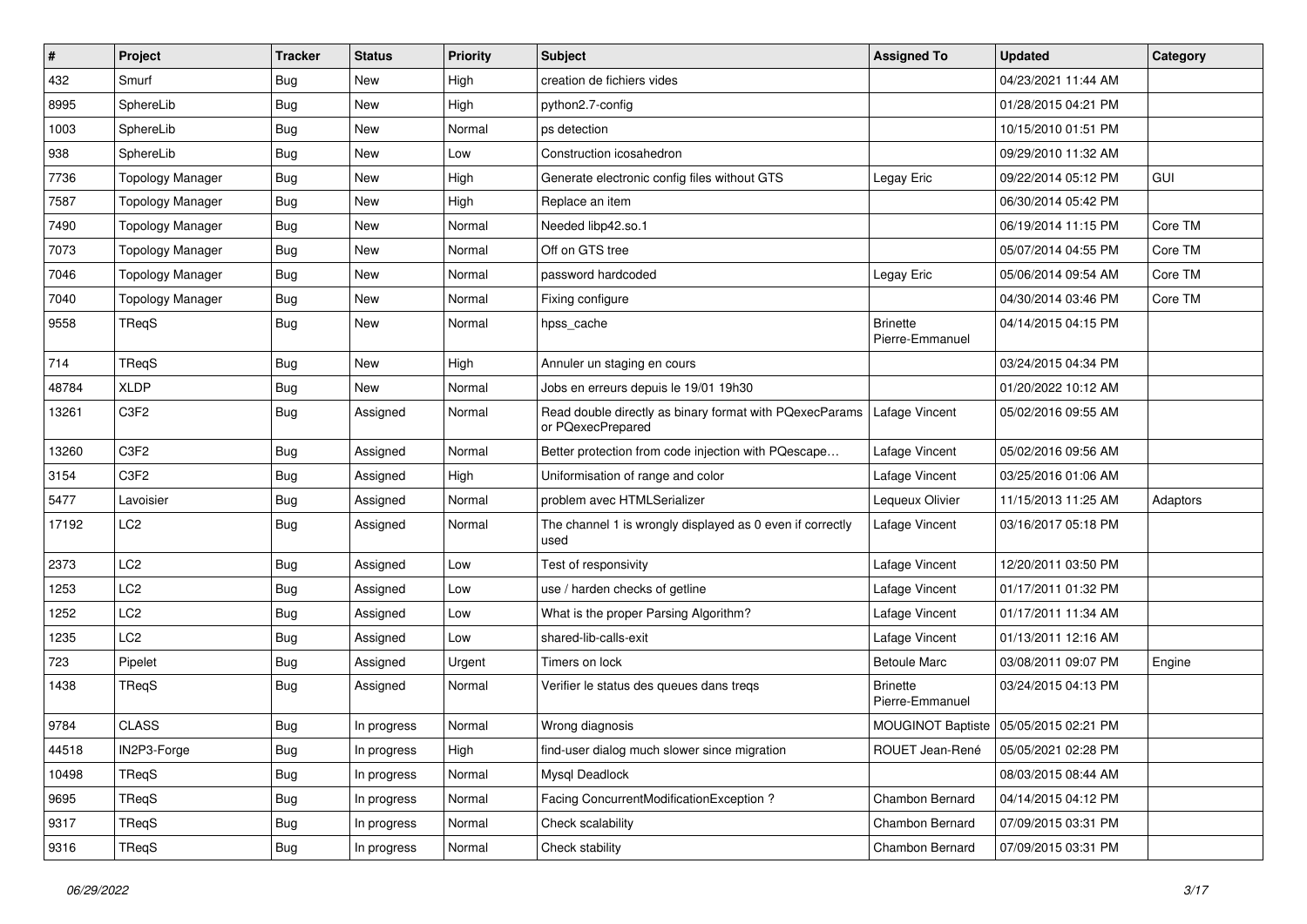| $\vert$ # | Project                              | <b>Tracker</b> | <b>Status</b> | <b>Priority</b> | <b>Subject</b>                                                 | <b>Assigned To</b>       | <b>Updated</b>      | Category                |
|-----------|--------------------------------------|----------------|---------------|-----------------|----------------------------------------------------------------|--------------------------|---------------------|-------------------------|
| 7644      | <b>Topology Manager</b>              | <b>Bug</b>     | Suspended     | Urgent          | Compilation problem im main branch feature-gui                 | Legay Eric               | 07/04/2014 02:27 PM | Core TM                 |
| 10311     | TReqS                                | <b>Bug</b>     | Suspended     | Normal          | Dispatcher create a new queue once the 1st one is<br>activated | Chambon Bernard          | 07/09/2015 03:25 PM |                         |
| 9736      | TReqS                                | <b>Bug</b>     | Suspended     | Low             | hpss_SetLoginCred + hpss_PurgeLoginCred                        |                          | 09/21/2015 03:30 PM | <b>HPSS API</b>         |
| 9916      | <b>CLASS</b>                         | Bug            | Feedback      | Urgent          | CLASS compilation fails with gcc5 (5.1.0)                      |                          | 06/30/2015 11:55 PM |                         |
| 5462      | <b>DCOD</b>                          | <b>Bug</b>     | Feedback      | Low             | Cleaning tags                                                  | Grave Xavier             | 01/25/2018 09:25 AM |                         |
| 5795      | Electronic Control and<br>Monitoring | <b>Bug</b>     | Feedback      | Normal          | Time out digitizer sever                                       | Pietri Stephane          | 01/13/2014 10:32 AM |                         |
| 5759      | Electronic Control and<br>Monitoring | Bug            | Feedback      | Normal          | bug checknarvalnodes 1                                         | Ralet Damian             | 01/17/2014 10:54 AM |                         |
| 5144      | <b>ENX</b>                           | <b>Bug</b>     | Feedback      | Low             | $ENX + P42$ regression                                         | Legay Eric               | 10/02/2013 11:09 AM | <b>ENX Core</b>         |
| 4184      | <b>ENX</b>                           | <b>Bug</b>     | Feedback      | Normal          | fonctionnement ENX linux 64 bits avec gnat_pro-7.1.1           | Peyré Jean               | 06/11/2013 09:11 PM | <b>Drivers</b>          |
| 113       | <b>ENX</b>                           | Bug            | Feedback      | High            | remove reference to T_Result constants                         | Legay Eric               | 05/16/2011 01:26 PM | <b>Driver Generator</b> |
| 3673      | Smurf                                | <b>Bug</b>     | Feedback      | Low             | gestion des options de smupdate                                | Wernli Fabien            | 02/04/2013 11:13 AM |                         |
| 5780      | <b>Topology Manager</b>              | <b>Bug</b>     | Feedback      | Normal          | reopening shared file                                          | Grave Xavier             | 01/25/2018 09:18 AM | Core TM                 |
| 5799      | <b>AGATA DAQ</b>                     | Feature        | New           | High            | ELOG not available from GSI guest network                      | Aubert Yann              | 01/15/2014 05:54 PM |                         |
| 5736      | <b>AGATA DAQ</b>                     | Feature        | New           | High            | Would like to have access to GSI printers                      | Aubert Yann              | 01/06/2014 09:22 AM |                         |
| 3022      | <b>AGATA DAQ</b>                     | Feature        | New           | Low             | [ELOG] change the "From"                                       |                          | 07/26/2012 10:18 AM |                         |
| 3043      | APCScheduler                         | Feature        | New           | Low             | option submit                                                  | Colley Jean-Marc         | 03/10/2016 12:43 PM |                         |
| 3039      | APCScheduler                         | Feature        | New           | Normal          | création de tarball sans exécutable                            |                          | 07/31/2012 06:11 PM |                         |
| 1299      | APCScheduler                         | Feature        | New           | High            | Utilisation de python, numpy, scipy,                           | Colley Jean-Marc         | 02/10/2011 11:07 AM |                         |
| 10871     | <b>CLASS</b>                         | Feature        | New           | Normal          | <b>Nominal Power</b>                                           |                          | 09/10/2015 05:27 PM |                         |
| 10255     | <b>CLASS</b>                         | Feature        | New           | Normal          | Take into account Load Factor Evolution                        | MOUGINOT Baptiste        | 06/26/2015 11:33 AM |                         |
| 10227     | <b>CLASS</b>                         | Feature        | New           | Immediate       | <b>MURE GUI</b>                                                | <b>MOUGINOT Baptiste</b> | 06/23/2015 01:36 PM |                         |
| 9790      | <b>CLASS</b>                         | Feature        | New           | High            | neutron & y Spectrum calculation                               |                          | 04/29/2015 12:15 PM |                         |
| 9789      | <b>CLASS</b>                         | Feature        | New           | Normal          | Multi Stream in EQM                                            |                          | 04/29/2015 12:12 PM |                         |
| 9788      | <b>CLASS</b>                         | Feature        | New           | Normal          | Multi Stream in FabricationPlant                               |                          | 04/29/2015 12:10 PM |                         |
| 9787      | <b>CLASS</b>                         | Feature        | New           | Normal          | Multi Stream in FabricationPlant/EQM                           |                          | 04/29/2015 12:10 PM |                         |
| 7385      | <b>CLASS</b>                         | Feature        | New           | High            | GUI devellopment                                               | <b>LENIAU Baptiste</b>   | 04/29/2015 12:15 PM |                         |
| 7380      | <b>CLASS</b>                         | Feature        | New           | High            | ReactorFacility                                                | <b>LENIAU Baptiste</b>   | 06/11/2014 11:06 AM |                         |
| 7379      | <b>CLASS</b>                         | Feature        | New           | Normal          | FrontEnd                                                       | MOUGINOT Baptiste        | 06/11/2014 11:05 AM |                         |
| 6748      | <b>CLASS</b>                         | Feature        | New           | Normal          | Charger un parc présimulé à partir du .root                    |                          | 04/03/2014 11:36 AM |                         |
| 5377      | <b>CLASS</b>                         | Feature        | New           | Low             | enrichment factory                                             |                          | 10/21/2013 03:15 PM |                         |
| 5376      | <b>CLASS</b>                         | Feature        | New           | Low             | Reactor batch creation                                         |                          | 10/21/2013 03:14 PM |                         |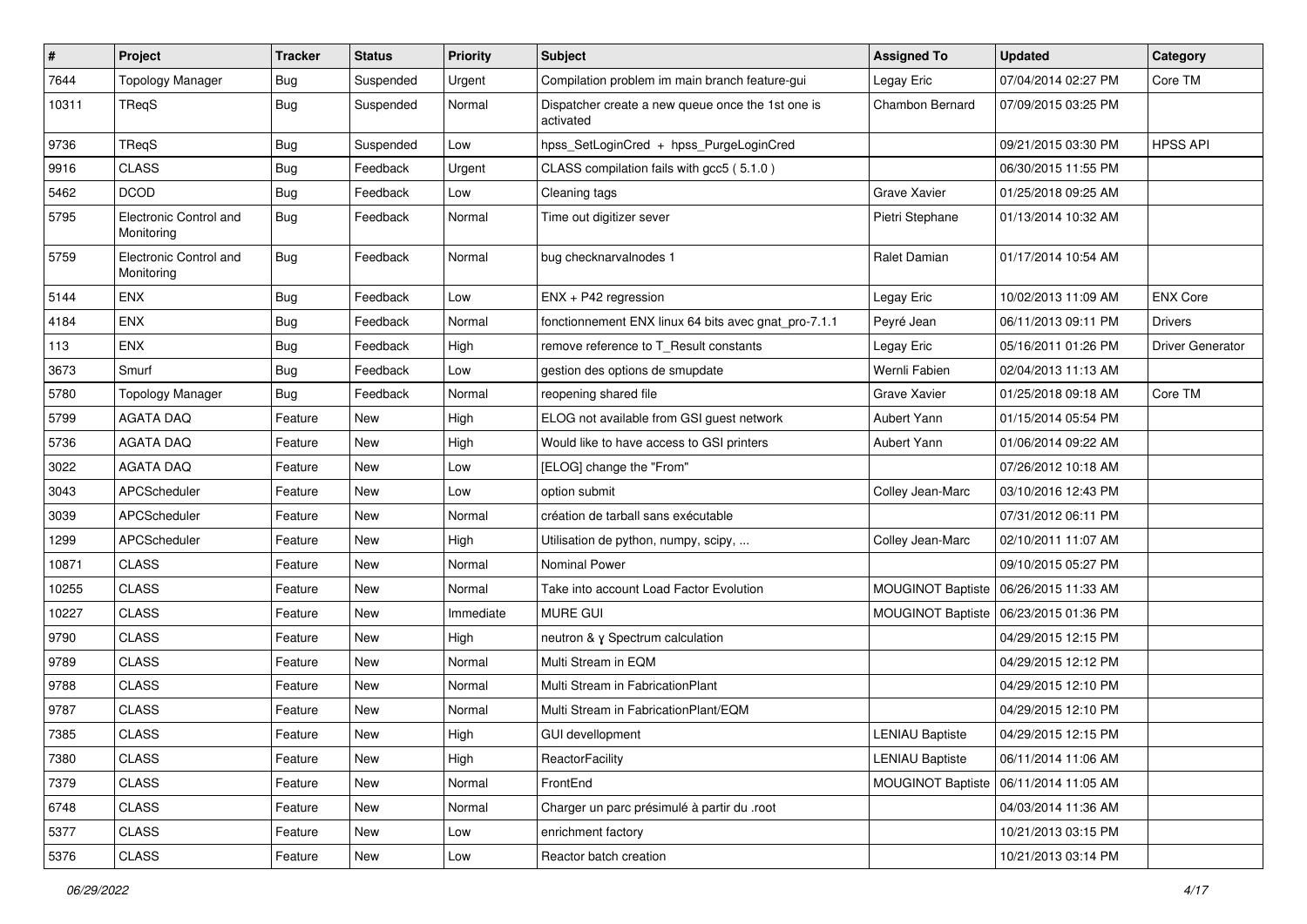| $\sharp$ | Project                              | <b>Tracker</b> | <b>Status</b> | <b>Priority</b> | <b>Subject</b>                                                                                                 | <b>Assigned To</b>     | <b>Updated</b>      | Category                |
|----------|--------------------------------------|----------------|---------------|-----------------|----------------------------------------------------------------------------------------------------------------|------------------------|---------------------|-------------------------|
| 5350     | <b>CLASS</b>                         | Feature        | New           | Low             | Set some quality criteria on Pu when building a MOX fuel                                                       |                        | 10/22/2013 11:50 AM |                         |
| 5329     | <b>CLASS</b>                         | Feature        | New           | Low             | Power density                                                                                                  |                        | 10/14/2013 05:58 PM |                         |
| 8668     | <b>DCOD</b>                          | Feature        | New           | Normal          | filterdiff is missing                                                                                          |                        | 12/05/2014 06:17 PM |                         |
| 8667     | <b>DCOD</b>                          | Feature        | New           | Normal          | uuid missing                                                                                                   |                        | 12/05/2014 06:14 PM |                         |
| 5503     | <b>DCOD</b>                          | Feature        | <b>New</b>    | Low             | test ada 2012 in ./configure                                                                                   |                        | 11/13/2013 04:54 PM |                         |
| 4937     | <b>DCOD</b>                          | Feature        | New           | Low             | Implement Hobbit/Zabbix scripts                                                                                | Grave Xavier           | 08/27/2013 11:19 AM |                         |
| 5751     | Electronic Control and<br>Monitoring | Feature        | New           | Low             | buildcfg with some error message                                                                               |                        | 01/06/2014 05:43 PM |                         |
| 8693     | <b>ENX</b>                           | Feature        | <b>New</b>    | Normal          | sauver log_level                                                                                               |                        | 12/09/2014 03:54 PM | <b>ENX Core</b>         |
| 5527     | <b>ENX</b>                           | Feature        | New           | Low             | Named register list                                                                                            |                        | 11/18/2013 05:30 PM | <b>Drivers</b>          |
| 4652     | ENX                                  | Feature        | New           | Low             | rename appenders.ad[sb]                                                                                        |                        | 06/13/2013 10:19 AM | <b>ENX Core</b>         |
| 2644     | ENX                                  | Feature        | New           | Low             | Que faire en cas de multiple connexion sans quit                                                               |                        | 01/22/2013 05:04 PM | <b>ENX Core</b>         |
| 852      | <b>ENX</b>                           | Feature        | New           | Low             | Better handling of exception in empty skeleton                                                                 | Legay Eric             | 01/30/2013 03:58 PM | <b>Driver Generator</b> |
| 659      | ENX                                  | Feature        | New           | Normal          | Gestion des arbres DOM                                                                                         |                        | 01/16/2013 11:33 AM | <b>ENX Core</b>         |
| 656      | <b>ENX</b>                           | Feature        | New           | Low             | named register                                                                                                 |                        | 01/30/2013 03:59 PM | <b>ENX Core</b>         |
| 42       | <b>ENX</b>                           | Feature        | New           | Urgent          | Module ID Handler                                                                                              |                        | 06/05/2013 02:27 PM | <b>ENX Core</b>         |
| 631      | ftsmonitor                           | Feature        | New           | Low             | History of a DN access                                                                                         |                        | 10/22/2010 10:10 AM |                         |
| 48757    | Lablnvent                            | Feature        | New           | Immediate       | *** F - DIVERS TODO (à dispatcher)                                                                             | <b>Pallier Etienne</b> | 01/19/2022 04:12 PM |                         |
| 47957    | LabInvent                            | Feature        | New           | Normal          | *** F - ENTITY - Les GROUPES (de User ou Materiel) :<br>Thématique, Métier, Projet, Site (+ Pole ou Service ?) |                        | 12/13/2021 11:12 AM |                         |
| 47951    | LabInvent                            | Feature        | New           | Normal          | *** F - Etiquettes & Imprimantes                                                                               |                        | 11/30/2021 01:42 PM |                         |
| 47932    | LabInvent                            | Feature        | New           | Normal          | *** F - DOC (documentation)                                                                                    |                        | 11/30/2021 01:10 PM |                         |
| 47921    | LabInvent                            | Feature        | New           | Immediate       | *** F - Framework CakePhp                                                                                      |                        | 12/02/2021 04:45 PM |                         |
| 47895    | LabInvent                            | Feature        | New           | Normal          | *** F - ENTITY - Documents attachés (à Materiel ou Suivi)                                                      |                        | 12/13/2021 11:09 AM |                         |
| 47875    | LabInvent                            | Feature        | New           | Urgent          | *** F - ENTITY GÉNÉRIQUE - Actions & Vues génériques<br>(& Refactorisation)                                    |                        | 12/01/2021 11:21 AM |                         |
| 47869    | LabInvent                            | Feature        | New           | Normal          | *** F - Tests                                                                                                  |                        | 12/06/2021 02:28 PM |                         |
| 47866    | LabInvent                            | Feature        | New           | Urgent          | *** F - Installation                                                                                           |                        | 12/13/2021 11:08 AM |                         |
| 47865    | LabInvent                            | Feature        | New           | Normal          | *** F - Configuration générale                                                                                 |                        | 12/13/2021 11:06 AM |                         |
| 47864    | LabInvent                            | Feature        | New           | Normal          | *** F - ENTITY - Autres                                                                                        |                        | 11/30/2021 12:57 PM |                         |
| 47863    | LabInvent                            | Feature        | New           | High            | *** F - ENTITY - Users                                                                                         |                        | 11/30/2021 03:43 PM |                         |
| 47862    | LabInvent                            | Feature        | New           | Normal          | *** F - ENTITY - Prets (de Materiel)                                                                           |                        | 12/13/2021 11:10 AM |                         |
| 47861    | LabInvent                            | Feature        | New           | Urgent          | *** F - ENTITY - Suivis (de Materiel ou User)                                                                  |                        | 12/13/2021 11:10 AM |                         |
| 47860    | LabInvent                            | Feature        | New           | Immediate       | *** F - ENTITY - Materiels                                                                                     |                        | 01/19/2022 03:51 PM |                         |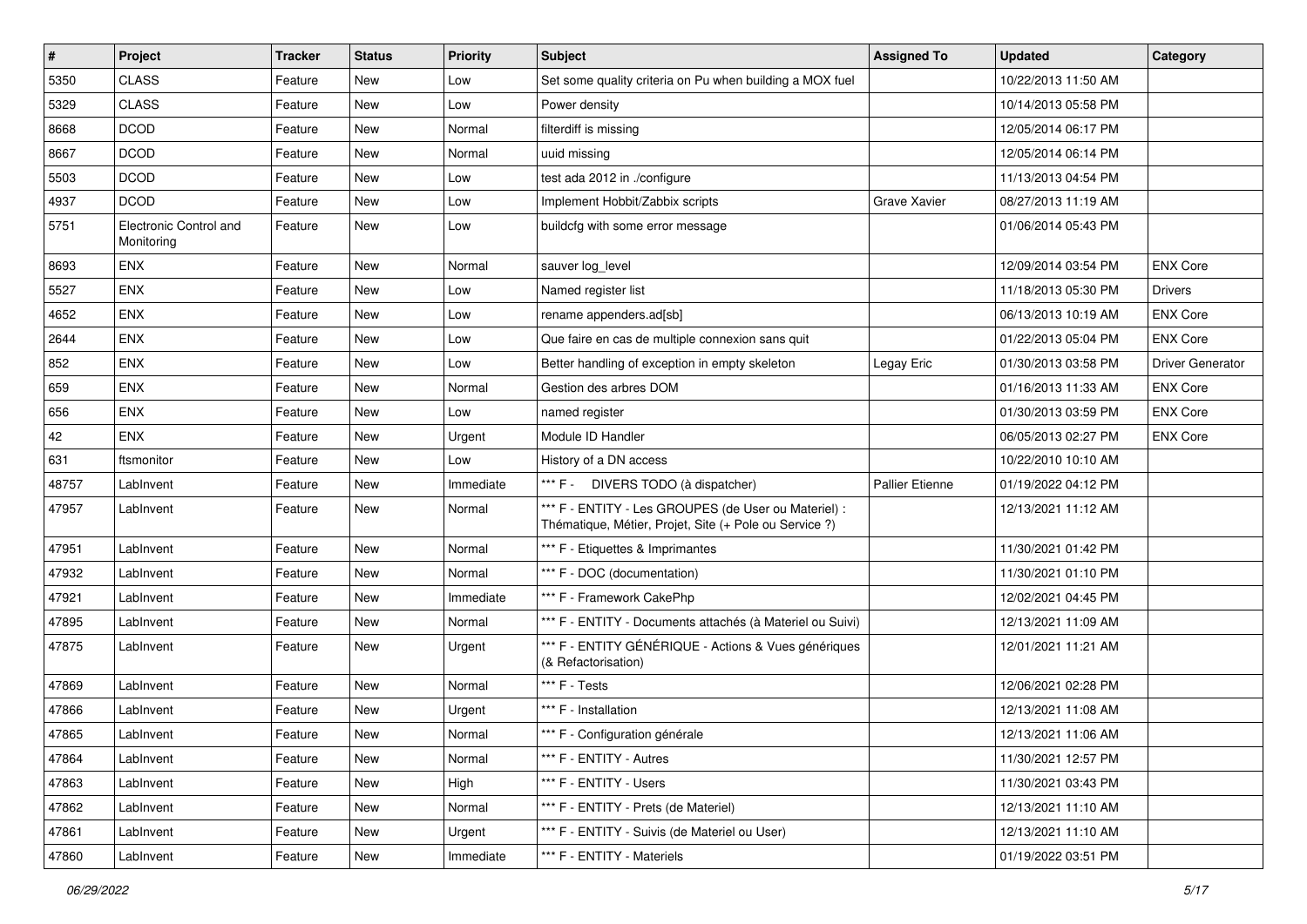| $\pmb{\#}$ | Project   | <b>Tracker</b> | <b>Status</b> | <b>Priority</b> | <b>Subject</b>                                                                                             | <b>Assigned To</b> | <b>Updated</b>      | Category                      |
|------------|-----------|----------------|---------------|-----------------|------------------------------------------------------------------------------------------------------------|--------------------|---------------------|-------------------------------|
| 41294      | Lavoisier | Feature        | New           | High            | add support for attribute @null in namespace<br>http://software.in2p3.fr/lavoisier/tables.xsd              | Reynaud Sylvain    | 09/25/2020 03:38 PM | Engine                        |
| 37910      | Lavoisier | Feature        | New           | High            | do not log AdaptorException when they are already sent to<br>the user                                      |                    | 07/25/2019 09:41 AM |                               |
| 37461      | Lavoisier | Feature        | New           | Normal          | add support for jdk 11                                                                                     |                    | 04/25/2019 01:53 PM |                               |
| 34801      | Lavoisier | Feature        | New           | Normal          | add support for attribute @if in element view/variable                                                     |                    | 07/31/2018 12:57 PM |                               |
| 33350      | Lavoisier | Feature        | New           | Low             | add a XPath function multireplace()                                                                        |                    | 05/31/2018 03:49 PM | Engine                        |
| 32928      | Lavoisier | Feature        | New           | Normal          | support enumeration in route.properties                                                                    |                    | 05/18/2018 02:23 PM | Service                       |
| 30741      | Lavoisier | Feature        | New           | Low             | add research button on web site                                                                            |                    | 04/04/2018 10:53 AM | <b>Doc</b>                    |
| 30735      | Lavoisier | Feature        | New           | Low             | write documentation about the admin web console                                                            |                    | 04/04/2018 10:52 AM | Doc                           |
| 27576      | Lavoisier | Feature        | New           | Normal          | add a parameter "priority" on WhenCreatedTrigger                                                           |                    | 02/02/2018 03:18 PM | Engine                        |
| 27570      | Lavoisier | Feature        | New           | Normal          | NotifiedTrigger should bypass attribute @ignore-during                                                     |                    | 02/02/2018 03:05 PM | Engine                        |
| 26907      | Lavoisier | Feature        | New           | Normal          | implement XPath function format-number()                                                                   |                    | 01/10/2018 03:18 PM | <b>XML Template</b><br>Engine |
| 11915      | Lavoisier | Feature        | New           | Normal          | change the parameters of plugin ChartRenderer                                                              |                    | 02/05/2016 12:25 PM | Adaptors                      |
| 11484      | Lavoisier | Feature        | New           | Low             | improve command "lavoisier-upgrade.sh"                                                                     |                    | 04/10/2018 11:06 AM |                               |
| 10315      | Lavoisier | Feature        | New           | Normal          | Index size of IndexedFileCache plugin is limited by the<br>max number of inodes                            |                    | 07/07/2015 10:12 AM | Adaptors                      |
| 9799       | Lavoisier | Feature        | New           | Normal          | esxl function missing : add-duration                                                                       |                    | 04/30/2015 11:00 AM |                               |
| 9778       | Lavoisier | Feature        | New           | Normal          | support cookies in HTTPConnector                                                                           |                    | 04/28/2015 01:39 PM | Adaptors                      |
| 9704       | Lavoisier | Feature        | New           | Normal          | add option --override to lavoisier-upgrade.sh                                                              |                    | 04/15/2015 10:07 AM |                               |
| 9624       | Lavoisier | Feature        | New           | Normal          | when cache is empty and being built, user queries should<br>be waiting for it rather than failing          |                    | 04/01/2015 06:30 PM | Engine                        |
| 9622       | Lavoisier | Feature        | New           | Normal          | add links to fallback views into view "dependencies"                                                       |                    | 04/01/2015 06:19 PM | Console                       |
| 9607       | Lavoisier | Feature        | New           | Normal          | Add SAML 2.0 support in Lavoisier                                                                          |                    | 04/01/2015 11:32 AM | Adaptors                      |
| 9606       | Lavoisier | Feature        | New           | High            | add attribute @encoding to element <connector></connector>                                                 |                    | 03/31/2015 06:29 PM | Engine                        |
| 9564       | Lavoisier | Feature        | New           | Normal          | reorganize <pre-renderer> section</pre-renderer>                                                           |                    | 03/30/2015 10:37 AM | Engine                        |
| 9563       | Lavoisier | Feature        | New           | Normal          | support <elements-ignore> into<br/><element-create-as-parent></element-create-as-parent></elements-ignore> |                    | 03/30/2015 10:30 AM | <b>XML Template</b><br>Engine |
| 9562       | Lavoisier | Feature        | New           | Normal          | re-implement <pre-renderers> in streaming mode</pre-renderers>                                             |                    | 03/30/2015 10:32 AM | Engine                        |
| 9560       | Lavoisier | Feature        | New           | Normal          | SurroundSerializer should ignore header lines (starting<br>with $<$ ?)                                     |                    | 03/30/2015 10:17 AM | Adaptors                      |
| 9559       | Lavoisier | Feature        | New           | Normal          | develop a TextRenderer plugin                                                                              |                    | 03/30/2015 10:15 AM | Adaptors                      |
| 9496       | Lavoisier | Feature        | New           | High            | upgrade to more recent version of JSW                                                                      |                    | 03/18/2015 06:34 PM | <b>Build</b>                  |
| 9467       | Lavoisier | Feature        | New           | Normal          | improve flexibility of JSONRenderer                                                                        |                    | 03/16/2015 01:54 PM | Adaptors                      |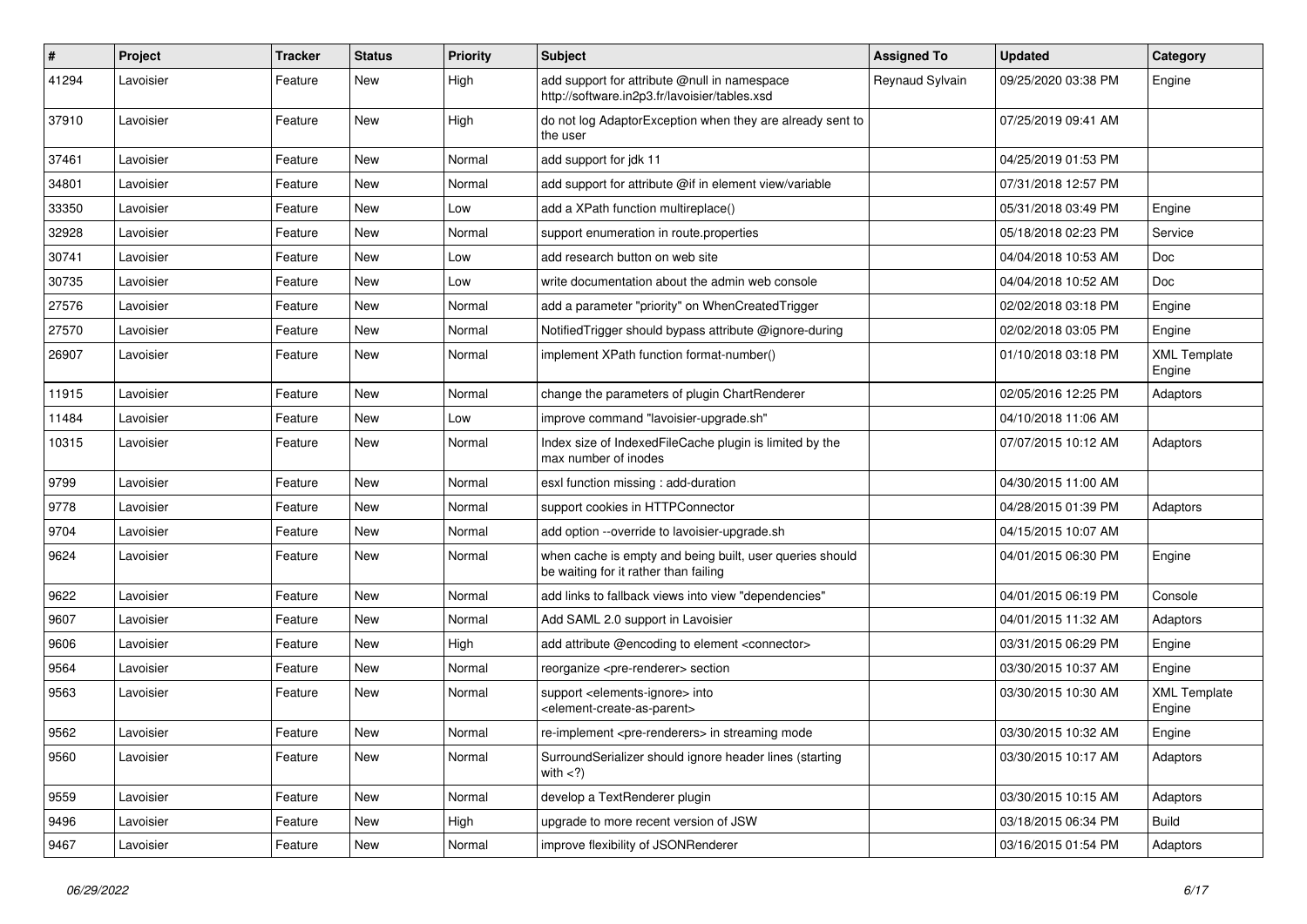| $\pmb{\#}$ | Project   | <b>Tracker</b> | <b>Status</b> | <b>Priority</b> | <b>Subject</b>                                                             | <b>Assigned To</b> | <b>Updated</b>      | Category                       |
|------------|-----------|----------------|---------------|-----------------|----------------------------------------------------------------------------|--------------------|---------------------|--------------------------------|
| 9086       | Lavoisier | Feature        | New           | High            | enable refreshing all notifiable caches with one single click              |                    | 02/09/2015 12:37 PM | Console                        |
| 8817       | Lavoisier | Feature        | New           | Normal          | develop a XML template optimizer                                           |                    | 12/19/2014 05:10 PM | <b>XML Template</b><br>Engine  |
| 8405       | Lavoisier | Feature        | New           | Normal          | implement XPath function choose not null(arg1, arg2)                       |                    | 10/30/2014 02:21 PM | Engine                         |
| 8404       | Lavoisier | Feature        | New           | Normal          | support parameters in <pre-renderers></pre-renderers>                      |                    | 10/30/2014 11:03 AM | Engine                         |
| 8261       | Lavoisier | Feature        | New           | Normal          | support attribute @out-xpath on <element></element>                        |                    | 10/17/2014 07:15 PM | <b>XML Template</b><br>Engine  |
| 8260       | Lavoisier | Feature        | New           | Normal          | develop plugin ElementProcessor                                            |                    | 10/17/2014 07:10 PM | Adaptors                       |
| 8259       | Lavoisier | Feature        | New           | Normal          | support parameter "renderer" in ZipRenderer and<br><b>GZipRenderer</b>     |                    | 10/17/2014 07:08 PM | Adaptors                       |
| 8258       | Lavoisier | Feature        | New           | Normal          | add attribute @default to <renderers></renderers>                          |                    | 10/17/2014 07:07 PM | Engine                         |
| 8241       | Lavoisier | Feature        | New           | Normal          | improve dropdown list of view "form"                                       |                    | 10/15/2014 06:05 PM | Engine                         |
| 8240       | Lavoisier | Feature        | New           | Normal          | LDAPConnector/LDIFSerializer should generate data in<br><b>DSML</b> format |                    | 10/15/2014 06:02 PM | Adaptors                       |
| 8172       | Lavoisier | Feature        | New           | Normal          | support XPath function append()                                            |                    | 10/06/2014 10:43 AM | <b>XML Template</b><br>Engine  |
| 8132       | Lavoisier | Feature        | New           | Normal          | support attribute @first-child-attributes in <element></element>           |                    | 09/30/2014 04:28 PM |                                |
| 7811       | Lavoisier | Feature        | New           | Normal          | support server-side argument validation with XPath                         |                    | 07/30/2014 05:05 PM |                                |
| 7649       | Lavoisier | Feature        | New           | Normal          | develop a XMLTemplateProcessor plugin                                      |                    | 07/04/2014 05:52 PM | Adaptors                       |
| 7619       | Lavoisier | Feature        | New           | Normal          | replace @INCLUDES with #include in properties files                        |                    | 07/04/2014 11:17 AM | Engine                         |
| 7464       | Lavoisier | Feature        | New           | Normal          | replace XSL with HTML template in web console                              |                    | 06/17/2014 04:55 PM | Console                        |
| 7463       | Lavoisier | Feature        | New           | Normal          | add attribute tpl:url.                                                     |                    | 06/17/2014 04:54 PM | <b>HTML Template</b><br>Engine |
| 7461       | Lavoisier | Feature        | New           | High            | add XPath function url()                                                   |                    | 02/17/2015 01:04 PM | Engine                         |
| 7460       | Lavoisier | Feature        | New           | High            | support HTTP proxy                                                         |                    | 02/17/2015 01:04 PM |                                |
| 7325       | Lavoisier | Feature        | New           | Normal          | support filtering dependencies graph by categories                         |                    | 06/04/2014 05:14 PM | Console                        |
| 6864       | Lavoisier | Feature        | New           | Low             | support IP v6 in adaptor IPAddressAuthenticator                            | Schwarz Lionel     | 04/15/2014 02:11 PM | Adaptors                       |
| 6687       | Lavoisier | Feature        | New           | Low             | develop a CronTrigger                                                      |                    | 03/27/2014 04:36 PM | Adaptors                       |
| 6360       | Lavoisier | Feature        | New           | Low             | develop a EntriesProcessor (or a EntriesRenderer)                          |                    | 03/05/2014 03:22 PM | Adaptors                       |
| 6353       | Lavoisier | Feature        | New           | Low             | support new parameter type "Language"                                      |                    | 03/24/2014 10:40 AM | Engine                         |
| 6325       | Lavoisier | Feature        | New           | Low             | enable limiting the maximum output size                                    |                    | 03/24/2014 10:40 AM | Engine                         |
| 6303       | Lavoisier | Feature        | New           | Low             | support attributes @package and @id on <config></config>                   |                    | 03/24/2014 10:31 AM | Engine                         |
| 6260       | Lavoisier | Feature        | New           | Low             | support introspection of view-template                                     |                    | 03/24/2014 10:40 AM | Engine                         |
| 5558       | Lavoisier | Feature        | New           | Low             | add XPath function build_xpath()                                           |                    | 11/29/2013 09:58 AM | Engine                         |
| 5442       | Lavoisier | Feature        | New           | Low             | create a view 'stoppoint'                                                  | Lequeux Olivier    | 10/29/2013 05:02 PM | Console                        |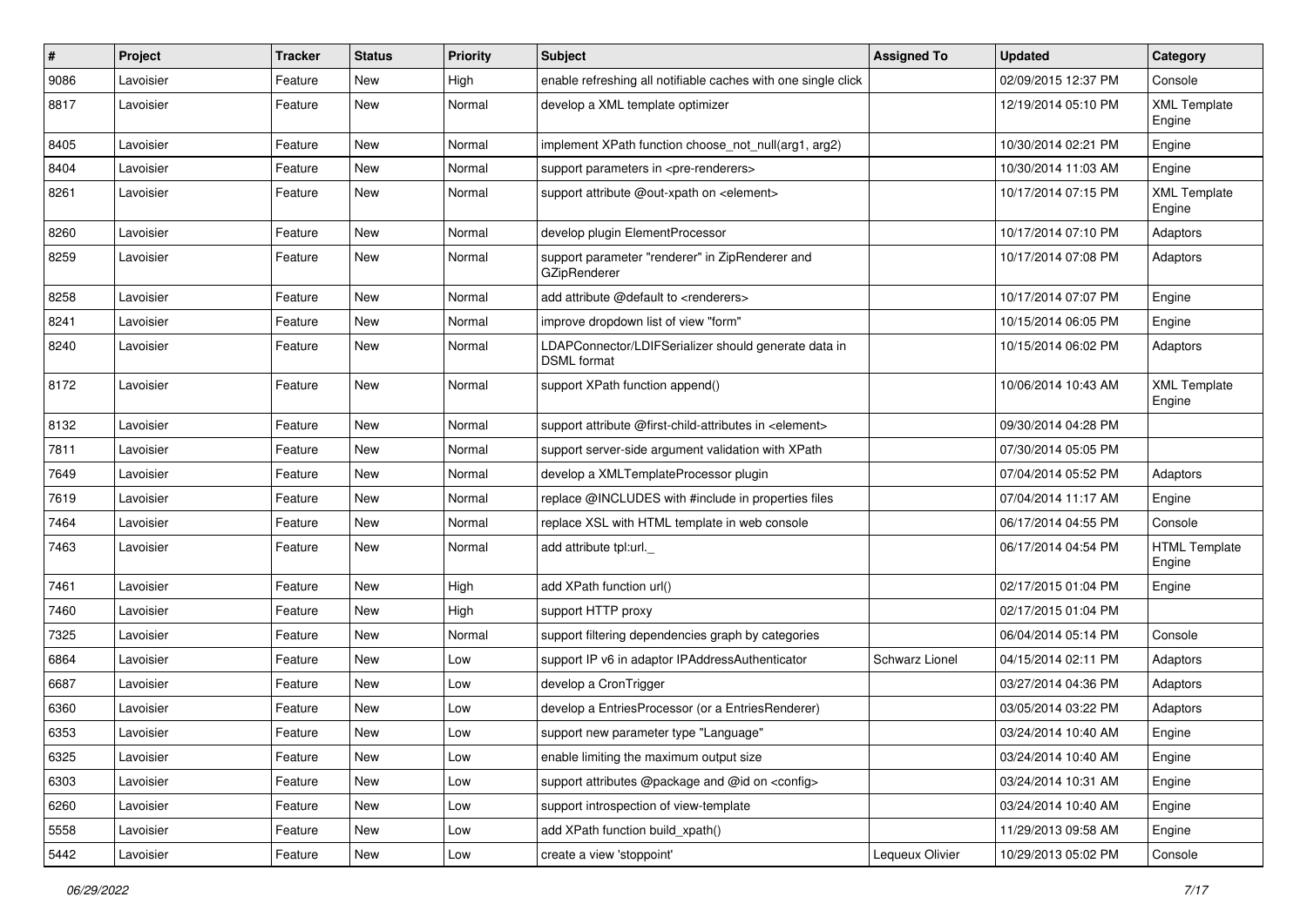| $\sharp$ | Project                 | <b>Tracker</b> | <b>Status</b> | <b>Priority</b> | <b>Subject</b>                                                                            | <b>Assigned To</b>   | <b>Updated</b>      | Category       |
|----------|-------------------------|----------------|---------------|-----------------|-------------------------------------------------------------------------------------------|----------------------|---------------------|----------------|
| 5090     | Lavoisier               | Feature        | New           | Low             | add new adaptor type : <writer></writer>                                                  |                      | 03/24/2014 10:26 AM | Engine         |
| 5009     | Lavoisier               | Feature        | New           | Low             | <b>ICalRenderer</b>                                                                       |                      | 01/21/2014 06:02 PM | Adaptors       |
| 5008     | Lavoisier               | Feature        | New           | Low             | ICalSerializer                                                                            |                      | 01/21/2014 06:01 PM | Adaptors       |
| 4934     | Lavoisier               | Feature        | New           | Low             | implement some additional cache adaptors                                                  |                      | 02/07/2014 04:59 PM | Adaptors       |
| 4906     | Lavoisier               | Feature        | New           | Low             | XPath2SQLTemplate : add support for SQL functions                                         |                      | 03/24/2014 10:26 AM | Adaptors       |
| 4905     | Lavoisier               | Feature        | New           | Low             | XPath2SQLTemplate : add support for XPath functions                                       |                      | 03/24/2014 10:26 AM | Adaptors       |
| 4904     | Lavoisier               | Feature        | New           | Low             | XPath2SQLTemplate : add support for ORDER BY                                              |                      | 03/24/2014 10:26 AM | Adaptors       |
| 4871     | Lavoisier               | Feature        | New           | Low             | ExcelSerializer                                                                           |                      | 03/24/2014 10:26 AM | Adaptors       |
| 4870     | Lavoisier               | Feature        | New           | Low             | BinarySerializer                                                                          |                      | 03/24/2014 10:26 AM | Adaptors       |
| 4867     | Lavoisier               | Feature        | New           | Low             | ScalaProcessor                                                                            |                      | 03/24/2014 10:26 AM | Adaptors       |
| 4866     | Lavoisier               | Feature        | New           | Low             | <b>XQueryConnector</b>                                                                    |                      | 03/24/2014 10:26 AM | Adaptors       |
| 4865     | Lavoisier               | Feature        | New           | Low             | support remote connection in JMXConnector                                                 |                      | 03/24/2014 10:26 AM | Adaptors       |
| 4863     | Lavoisier               | Feature        | New           | Low             | YAMLRenderer                                                                              |                      | 03/24/2014 10:26 AM | Adaptors       |
| 8369     | LC <sub>2</sub>         | Feature        | New           | Normal          | Standardize by relying on GNU getopt instead of<br>proprietary cmdline                    | Lafage Vincent       | 10/27/2014 07:06 PM |                |
| 8099     | LC <sub>2</sub>         | Feature        | New           | High            | Add business rule forbidding empty CRT-DSP<br>configuration (at least 1 manu per CRT DSP) | Lafage Vincent       | 10/27/2014 07:00 PM |                |
| 2118     | LC <sub>2</sub>         | Feature        | New           | Low             | Prepare the Command Line Interface of validator to parse<br>rdRam                         | Lafage Vincent       | 10/20/2011 04:20 PM |                |
| 2112     | LC <sub>2</sub>         | Feature        | New           | Low             | Rorc lib                                                                                  |                      | 04/08/2013 06:11 PM |                |
| 2076     | LC <sub>2</sub>         | Feature        | New           | Low             | Finer grained report for boot Crocus script                                               |                      | 10/11/2011 02:18 PM |                |
| 31881    | Narval Standalone       | Feature        | New           | Normal          | Logs de l'instance                                                                        | Théo Le Guen         | 04/24/2018 03:59 PM |                |
| 35045    | operations-portal-users | Feature        | New           | Normal          | Tasks for the release                                                                     |                      | 09/20/2018 10:48 AM | Others         |
| 35044    | operations-portal-users | Feature        | New           | Normal          | New ROD dashboard                                                                         |                      | 09/20/2018 10:42 AM | Dashboard      |
| 923      | Oval                    | Feature        | New           | Normal          | oval reset                                                                                | <b>Chamont David</b> | 09/20/2010 05:16 PM | Other          |
| 597      | Oval                    | Feature        | New           | Normal          | YAML comme langage de configuration?                                                      |                      | 05/11/2010 01:36 PM |                |
| 174      | Oval                    | Feature        | New           | High            | oval run -o                                                                               | <b>Chamont David</b> | 10/02/2009 02:47 PM | Run command    |
| 37       | Oval                    | Feature        | New           | Low             | Automatically select the shell flavor                                                     | <b>Chamont David</b> | 02/16/2009 07:44 PM | Implementation |
| 36       | Oval                    | Feature        | New           | Low             | Extend tasks with begin/end directory commands                                            | <b>Chamont David</b> | 02/16/2009 07:42 PM | Other          |
| 35       | Oval                    | Feature        | New           | Normal          | Give less importance to the build step                                                    | Chamont David        | 02/16/2009 07:41 PM | Documentation  |
| 34       | Oval                    | Feature        | New           | Normal          | Extend input/output control                                                               | Chamont David        | 02/16/2009 07:27 PM | Implementation |
| 33       | Oval                    | Feature        | New           | Normal          | Support for gzipped ref files                                                             | <b>Chamont David</b> | 02/16/2009 07:23 PM | Diff command   |
| 31       | Oval                    | Feature        | New           | Normal          | Apply a command to a subdirectory subset?                                                 | Chamont David        | 02/16/2009 07:14 PM | Run command    |
| 30       | Oval                    | Feature        | New           | High            | Use environments as targets to the step commands                                          | Chamont David        | 02/16/2009 07:12 PM | Run command    |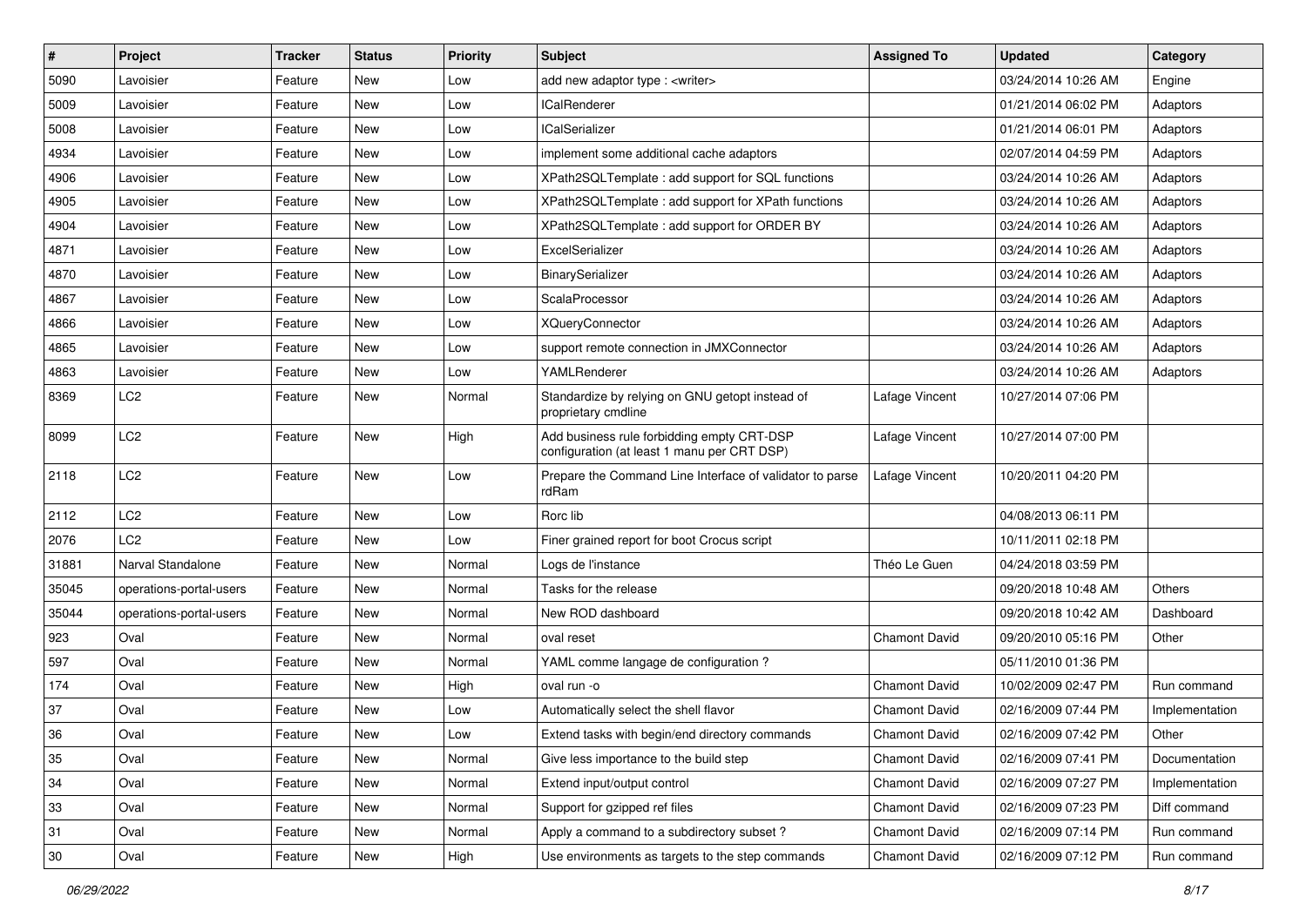| #     | Project      | <b>Tracker</b> | <b>Status</b> | <b>Priority</b> | <b>Subject</b>                                                                                                                      | <b>Assigned To</b>   | <b>Updated</b>      | Category |
|-------|--------------|----------------|---------------|-----------------|-------------------------------------------------------------------------------------------------------------------------------------|----------------------|---------------------|----------|
| 29    | Oval         | Feature        | New           | Low             | The build tool should handle directories?                                                                                           | <b>Chamont David</b> | 02/16/2009 07:06 PM | Other    |
| 12976 | <b>PEM</b>   | Feature        | <b>New</b>    | Low             | pem-sync co_pem                                                                                                                     |                      | 03/24/2016 05:00 PM |          |
| 12975 | <b>PEM</b>   | Feature        | New           | Normal          | pem-sync co_pem                                                                                                                     |                      | 03/24/2016 04:54 PM |          |
| 12974 | <b>PEM</b>   | Feature        | New           | Normal          | pem-sync cp pem                                                                                                                     |                      | 03/24/2016 04:52 PM |          |
| 12961 | <b>PEM</b>   | Feature        | New           | Normal          | <b>PEM</b> version                                                                                                                  |                      | 03/24/2016 09:03 AM |          |
| 10273 | PEM          | Feature        | New           | Normal          | Easier configuration process                                                                                                        |                      | 07/01/2015 11:11 AM |          |
| 9534  | Pipelet      | Feature        | <b>New</b>    | Normal          | logging of stdout and stderr                                                                                                        |                      | 03/25/2015 02:31 PM |          |
| 8262  | Pipelet      | Feature        | New           | Normal          | LocalRepository: recursive search of segment source<br>script                                                                       |                      | 10/19/2014 05:13 PM |          |
| 3992  | Pipelet      | Feature        | New           | Low             | directory in data with specific color                                                                                               |                      | 02/20/2013 05:19 PM |          |
| 748   | Pipelet      | Feature        | <b>New</b>    | Low             | Git and CVS repositories                                                                                                            | Le Jeune Maude       | 03/11/2011 11:41 AM |          |
| 45485 | PyROS        | Feature        | New           | High            | **** D0 - GENERAL, ADMINISTRATIVE & TECHNICAL                                                                                       |                      | 03/16/2022 04:53 PM |          |
| 45484 | PyROS        | Feature        | New           | Normal          | **** D5 - Images management (L1-L2)                                                                                                 |                      | 02/02/2022 02:36 PM |          |
| 45483 | PyROS        | Feature        | New           | High            | **** D4 - Images production (L0)                                                                                                    |                      | 03/16/2022 07:28 AM |          |
| 45482 | PyROS        | Feature        | New           | High            | **** D3 - Sequences submission & plannig                                                                                            |                      | 02/22/2022 03:01 PM |          |
| 45481 | PyROS        | Feature        | New           | Normal          | **** D2 - Users & Programs                                                                                                          |                      | 03/29/2022 09:17 AM |          |
| 45480 | PyROS        | Feature        | New           | High            | **** D1 - System Security & Control                                                                                                 |                      | 06/29/2022 07:39 AM |          |
| 44721 | <b>PyROS</b> | Feature        | New           | Normal          | *** GF4 - QUAL - Quality & Tests - High level tests<br>(integration & functional), plan tests, validation des<br>exigences (qualif) |                      | 03/16/2022 04:55 PM |          |
| 44661 | PyROS        | Feature        | New           | Normal          | *** SF13 - IAF - Images Fetching (quicklook & download)                                                                             |                      | 03/15/2022 04:49 PM |          |
| 44659 | PyROS        | Feature        | New           | Normal          | *** GF3 - INFRA - Hardware, Operating System, Network,<br>Security & Safety                                                         |                      | 03/16/2022 04:51 PM |          |
| 44658 | PyROS        | Feature        | New           | High            | *** SF15 - SST - START&STOP - System Startup<br>(launch), monitoring, and Shutdown                                                  |                      | 06/28/2022 10:06 PM |          |
| 44584 | PyROS        | Feature        | <b>New</b>    | Normal          | *** SF10 - CAL - Calibration (Dark/Bias/Flat)                                                                                       |                      | 03/15/2022 04:48 PM |          |
| 44514 | <b>PyROS</b> | Feature        | New           | Normal          | *** SF11 - IPC - Images Processing (Grenouille)                                                                                     | Klotz Alain          | 03/15/2022 04:44 PM |          |
| 44172 | PyROS        | Feature        | New           | High            | *** SF14 - OCF - Observatory Unit & Site Configuration                                                                              |                      | 01/29/2022 01:24 AM |          |
| 44165 | PyROS        | Feature        | New           | Normal          | *** SF16 - DSH - General monitoring: Dashboard<br>(website)                                                                         |                      | 06/29/2022 07:24 AM |          |
| 44164 | PyROS        | Feature        | New           | Normal          | *** SF12 - IAN - Images Analysis (Triton)                                                                                           |                      | 03/15/2022 04:48 PM |          |
| 44163 | PyROS        | Feature        | New           | Normal          | *** SF09 - CMC - Command Control - Telescope &<br>Instruments Control & Monitoring (DeviceController,<br>AgentDevice)               |                      | 03/16/2022 07:28 AM |          |
| 44162 | PyROS        | Feature        | New           | High            | *** SF08 - EXE (SOX) - Observation Sequence (SO)<br>eXecution                                                                       |                      | 03/15/2022 04:46 PM |          |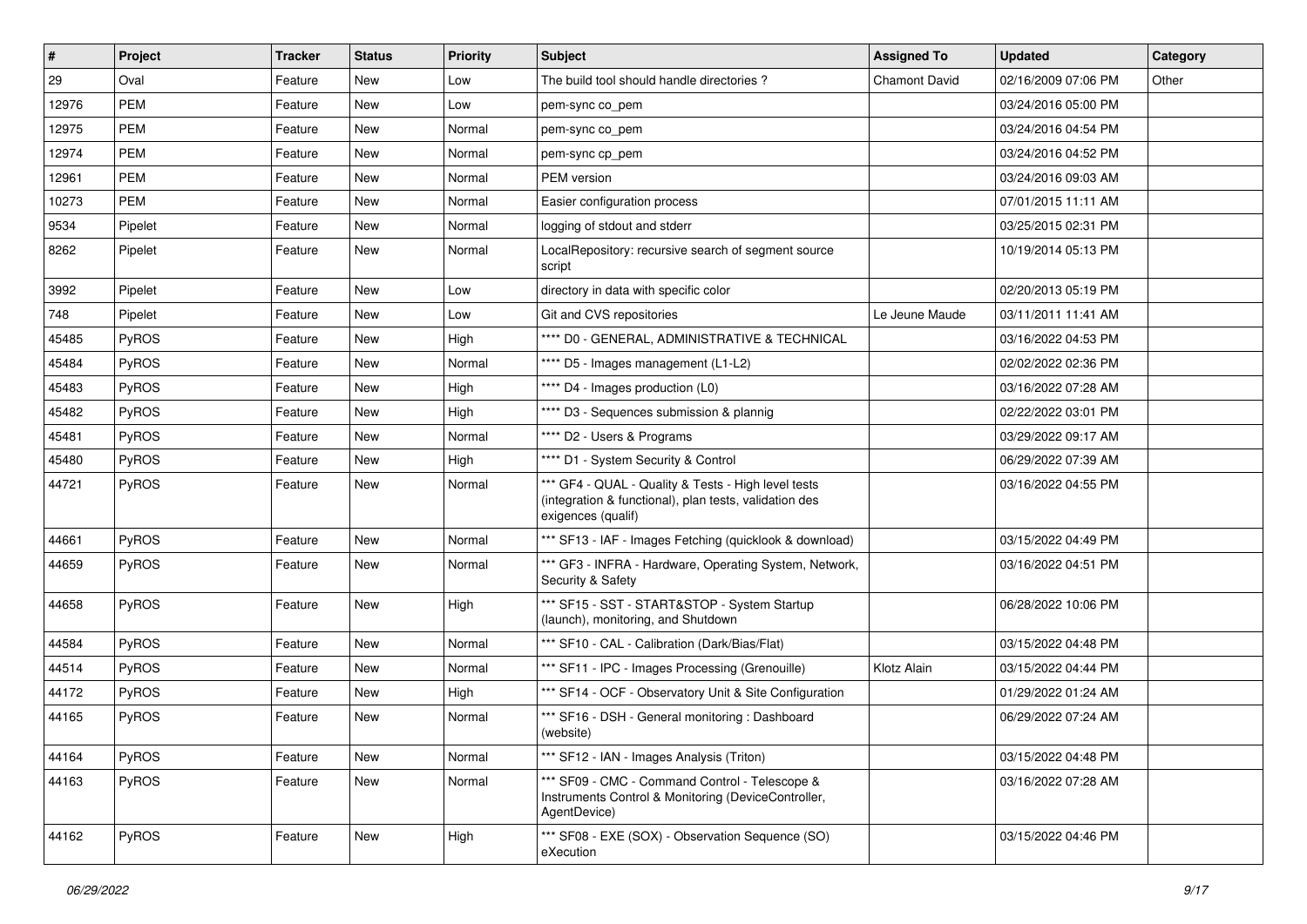| #     | Project                 | <b>Tracker</b> | <b>Status</b> | <b>Priority</b> | Subject                                                                                                                                  | <b>Assigned To</b>  | <b>Updated</b>      | Category |
|-------|-------------------------|----------------|---------------|-----------------|------------------------------------------------------------------------------------------------------------------------------------------|---------------------|---------------------|----------|
| 44161 | PyROS                   | Feature        | New           | High            | *** SF04 - SPV - System Coordination & Supervision :<br>Majordome (Conducting) (head)                                                    |                     | 06/29/2022 07:39 AM |          |
| 44160 | PyROS                   | Feature        | New           | Normal          | *** SF07 - PLN - Observation Sequences Planning &<br>Scheduling                                                                          |                     | 03/15/2022 04:46 PM |          |
| 44159 | PyROS                   | Feature        | <b>New</b>    | Normal          | *** SF03 - ENV - Environment Monitoring (int/ext,<br>observatory & weather)                                                              |                     | 05/05/2022 09:54 AM |          |
| 44158 | PyROS                   | Feature        | New           | Normal          | *** SF06 - ALR - Alerts Management                                                                                                       |                     | 03/15/2022 04:46 PM |          |
| 44153 | PyROS                   | Feature        | New           | Normal          | *** SF05 - SEQ - Observation Sequences Management                                                                                        | Koralewski Alexis   | 02/23/2022 10:45 AM |          |
| 44151 | PyROS                   | Feature        | New           | High            | *** GF1 - PROJ - Project management, documentation,<br>formation des utilisateurs, interfaces, plan de justification<br>de la définition |                     | 01/31/2022 11:32 AM |          |
| 44148 | PyROS                   | Feature        | New           | High            | *** GF2 - INST - Config, Install, udpate, deploy (IRAP,<br>CNES, TAROT)                                                                  |                     | 03/16/2022 07:27 AM |          |
| 187   | RIsngCons               | Feature        | New           | Low             | Abort limit/delete/ack                                                                                                                   | <b>Puel Mattieu</b> | 10/07/2009 01:08 PM |          |
| 186   | RIsngCons               | Feature        | New           | Normal          | Flood limit                                                                                                                              | <b>Puel Mattieu</b> | 10/07/2009 01:07 PM |          |
| 93    | RIsngCons               | Feature        | <b>New</b>    | Low             | Touche pour forcer le renouvellement de cache                                                                                            |                     | 03/31/2009 10:16 AM |          |
| 87    | RIsngCons               | Feature        | New           | Low             | Limiter la taille du cache                                                                                                               |                     | 03/30/2009 03:32 PM |          |
| 86    | RIsngCons               | Feature        | New           | Low             | Tris dynamiques                                                                                                                          |                     | 03/30/2009 03:31 PM |          |
| 202   | Smurf                   | Feature        | New           | Low             | Smurf::DB::Getopt add fping to smelect                                                                                                   |                     | 10/21/2009 04:46 PM |          |
| 959   | SphereLib               | Feature        | New           | Low             | intégrer ginp                                                                                                                            |                     | 10/06/2010 11:30 AM |          |
| 890   | SphereLib               | Feature        | <b>New</b>    | Low             | spline with order $!= 3$                                                                                                                 |                     | 09/06/2010 03:08 PM |          |
| 755   | SphereLib               | Feature        | New           | Normal          | Parallélisation de cat2mask                                                                                                              |                     | 06/14/2010 04:34 PM |          |
| 754   | SphereLib               | Feature        | New           | Normal          | Parallélisation de la routine apodize_mask                                                                                               |                     | 06/14/2010 04:33 PM |          |
| 7486  | <b>Topology Manager</b> | Feature        | New           | Normal          | Modification of information                                                                                                              |                     | 06/19/2014 02:41 PM | GUI      |
| 7483  | <b>Topology Manager</b> | Feature        | New           | Normal          | Protect modification                                                                                                                     |                     | 06/19/2014 02:27 PM | GUI      |
| 7037  | <b>Topology Manager</b> | Feature        | New           | Normal          | Configuration file for TM                                                                                                                |                     | 04/30/2014 03:11 PM |          |
| 7036  | <b>Topology Manager</b> | Feature        | New           | Normal          | Adding window to choose experiment                                                                                                       | Legay Eric          | 04/30/2014 03:12 PM | GUI      |
| 5757  | <b>Topology Manager</b> | Feature        | New           | Low             | Topology manager- error detection in mezzanine                                                                                           |                     | 01/07/2014 01:29 PM |          |
| 5729  | <b>Topology Manager</b> | Feature        | New           | Low             | Title in firefox                                                                                                                         |                     | 01/03/2014 06:58 PM |          |
| 5726  | <b>Topology Manager</b> | Feature        | <b>New</b>    | Normal          | Display                                                                                                                                  |                     | 01/06/2014 09:21 AM |          |
| 5719  | <b>Topology Manager</b> | Feature        | <b>New</b>    | Low             | Launching server easily                                                                                                                  | Dosme Nicolas       | 01/09/2014 03:53 PM | Core TM  |
| 37409 | TReqS                   | Feature        | New           | Normal          | Statistiques sur les queues dans les logs                                                                                                |                     | 04/11/2019 01:40 PM |          |
| 520   | TReqS                   | Feature        | New           | Normal          | Communication entre Serveur et Client sans Base de<br>données                                                                            |                     | 03/24/2015 04:37 PM |          |
| 517   | TReqS                   | Feature        | New           | Normal          | Outils d'administation pour Tregs                                                                                                        |                     | 03/24/2015 04:29 PM |          |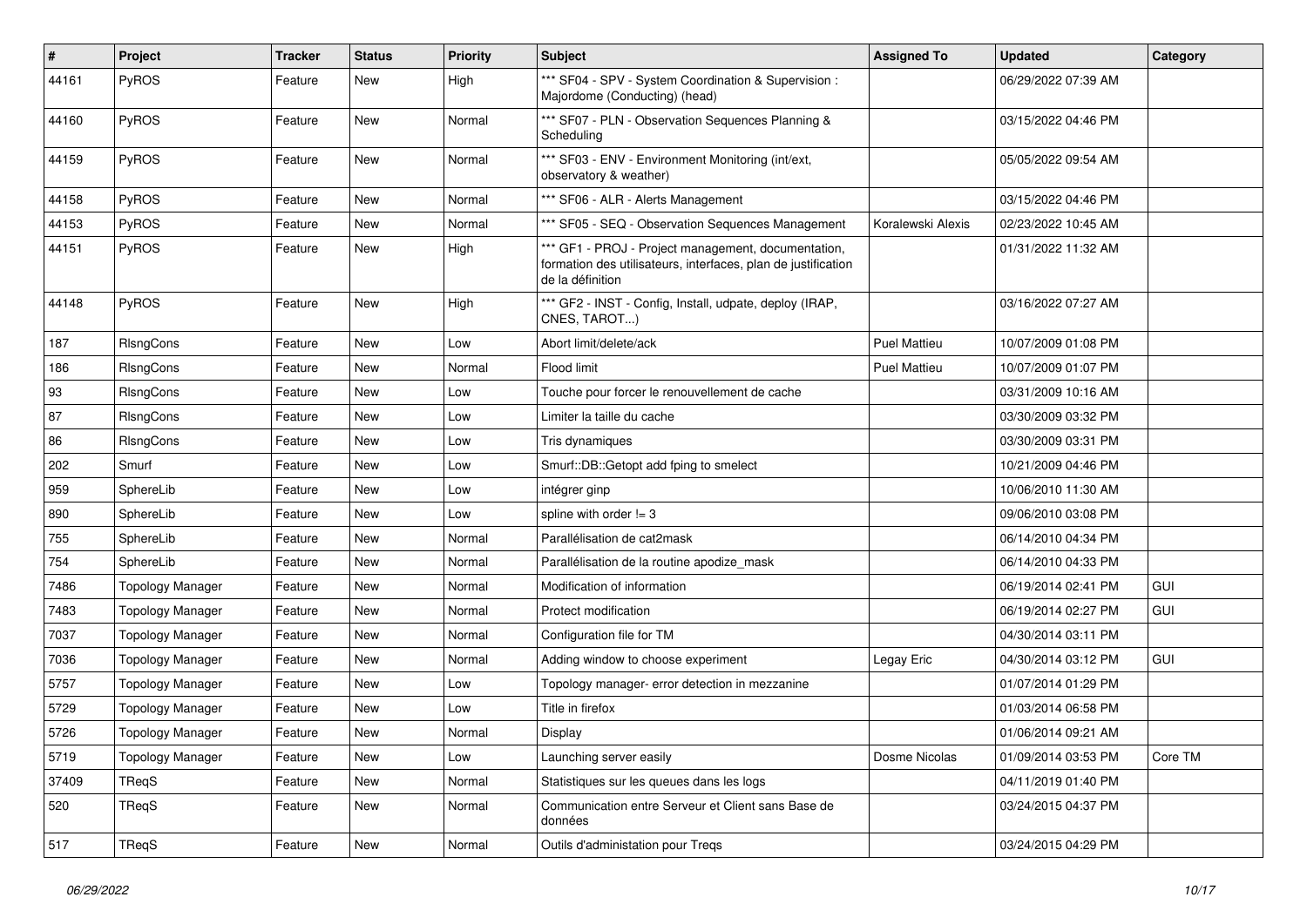| $\vert$ # | Project                 | <b>Tracker</b> | <b>Status</b> | <b>Priority</b> | <b>Subject</b>                                                  | <b>Assigned To</b>       | <b>Updated</b>      | Category                |
|-----------|-------------------------|----------------|---------------|-----------------|-----------------------------------------------------------------|--------------------------|---------------------|-------------------------|
| 516       | TReqS                   | Feature        | New           | Normal          | Désactiver des queues                                           |                          | 03/24/2015 04:24 PM |                         |
| 500       | TReqS                   | Feature        | <b>New</b>    | Low             | Injecter les information d'opération vers COLLOS                |                          | 03/24/2015 04:29 PM |                         |
| 425       | TReqS                   | Feature        | New           | Low             | Durée de vie des métadata                                       |                          | 03/24/2015 04:30 PM |                         |
| 423       | TReqS                   | Feature        | New           | High            | Écrire une toolbox pour administration                          |                          | 03/24/2015 04:40 PM |                         |
| 388       | TReqS                   | Feature        | <b>New</b>    | High            | Possibilités d'interactions avec le serveur TReqS               |                          | 03/24/2015 04:06 PM |                         |
| 5525      | Lavoisier               | Feature        | Assigned      | Low             | enable configuring trust-store with a directory                 | Schwarz Lionel           | 11/19/2013 03:16 PM | Service                 |
| 2431      | LC <sub>2</sub>         | Feature        | Assigned      | Normal          | Enforce stricter checks on startup precondition                 | Lafage Vincent           | 02/03/2012 09:54 PM |                         |
| 1255      | LC2                     | Feature        | Assigned      | Low             | Provide proper Shared-Object name to libraries                  | Lafage Vincent           | 01/17/2011 01:39 PM |                         |
| 1254      | LC <sub>2</sub>         | Feature        | Assigned      | Low             | Add Tooltip for the three LC2 modes                             | Lafage Vincent           | 01/17/2011 01:34 PM |                         |
| 1232      | LC <sub>2</sub>         | Feature        | Assigned      | Low             | Include parseCrocusVersion in the Crocus Thread                 | Lafage Vincent           | 01/12/2011 12:18 AM |                         |
| 1231      | LC <sub>2</sub>         | Feature        | Assigned      | Low             | Include boot in the Crocus Thread                               | Lafage Vincent           | 01/12/2011 12:16 AM |                         |
| 1156      | LC <sub>2</sub>         | Feature        | Assigned      | High            | query Marc Status generation & validation options               | Lafage Vincent           | 12/07/2010 04:54 PM |                         |
| 734       | Pipelet                 | Feature        | Assigned      | Low             | Rapport Latex                                                   | <b>Betoule Marc</b>      | 02/10/2011 11:52 PM | Engine                  |
| 5725      | <b>Topology Manager</b> | Feature        | Assigned      | High            | propagation of OFF status to the GTS tree                       | Ralet Damian             | 01/10/2014 05:25 PM |                         |
| 9335      | TReqS                   | Feature        | Assigned      | Normal          | SIGINT  TERM   HUP                                              | Chambon Bernard          | 05/06/2015 08:26 AM |                         |
| 7641      | KickSlot                | Feature        | In progress   | Normal          | Procédure perte mot de passe                                    | <b>Flieller Cyril</b>    | 09/04/2014 02:55 PM |                         |
| 44154     | PyROS                   | Feature        | In progress   | Normal          | *** SF02 - SCP - Scientific Programs Management                 |                          | 03/29/2022 09:17 AM |                         |
| 44150     | PyROS                   | Feature        | In progress   | Normal          | *** SF01 - USR - Users, Roles, and Authorizations<br>Management |                          | 03/29/2022 09:14 AM |                         |
| 8645      | ROD-DASHBOARD           | Feature        | In progress   | Normal          | ROD dashboard: only verify when closing ticket                  |                          | 04/21/2021 12:52 PM | Dashboard               |
| 416       | TRegS                   | Feature        | In progress   | Normal          | État drainé pour TReqS                                          |                          | 03/24/2015 04:04 PM |                         |
| 7072      | <b>Topology Manager</b> | Feature        | Feedback      | Normal          | name main detector                                              | Michelagnoli<br>Caterina | 05/12/2014 01:59 PM | GUI                     |
| 5838      | <b>AGATA DAQ</b>        | Support        | New           | Normal          | /agatadisks                                                     | Aubert Yann              | 01/17/2014 06:07 PM |                         |
| 5739      | <b>AGATA DAQ</b>        | Support        | New           | Low             | visu1 out                                                       |                          | 01/04/2014 01:46 PM |                         |
| 5684      | <b>AGATA DAQ</b>        | Support        | New           | High            | Hard drive of anode                                             | Aubert Yann              | 01/06/2014 09:24 AM |                         |
| 16628     | CC-IN2P3                | Support        | New           | Normal          | Sèche cheveux dans le vestiaire                                 |                          | 01/12/2017 02:37 PM |                         |
| 10065     | <b>CLASS</b>            | Support        | New           | Normal          | Multi-Threading in CLASS                                        |                          | 06/05/2015 11:30 AM |                         |
| 5572      | <b>ENX</b>              | Support        | New           | Low             | Cleaning autorconf                                              | Legay Eric               | 11/25/2013 03:23 PM | <b>Driver Generator</b> |
| 5431      | <b>ENX</b>              | Support        | New           | Low             | Cleaning compilation chain                                      | Legay Eric               | 10/29/2013 10:18 AM | <b>ENX Core</b>         |
| 660       | <b>ENX</b>              | Support        | New           | High            | Documentation                                                   | Legay Eric               | 05/27/2010 10:55 AM | Documentation           |
| 36236     | IN2P3-Forge             | Support        | New           | High            | Synchronisation demandée pour un serveur Mercurial              |                          | 04/13/2021 09:07 AM |                         |
| 35994     | IN2P3-Forge             | Support        | New           | Normal          | Synchronisation demandée pour un serveur Mercurial              |                          | 01/11/2019 03:10 PM |                         |
| 9491      | JEM-EUSO                | Support        | New           | Normal          | I need to access also to AWG Euso balloon documents             |                          | 03/18/2015 03:36 PM |                         |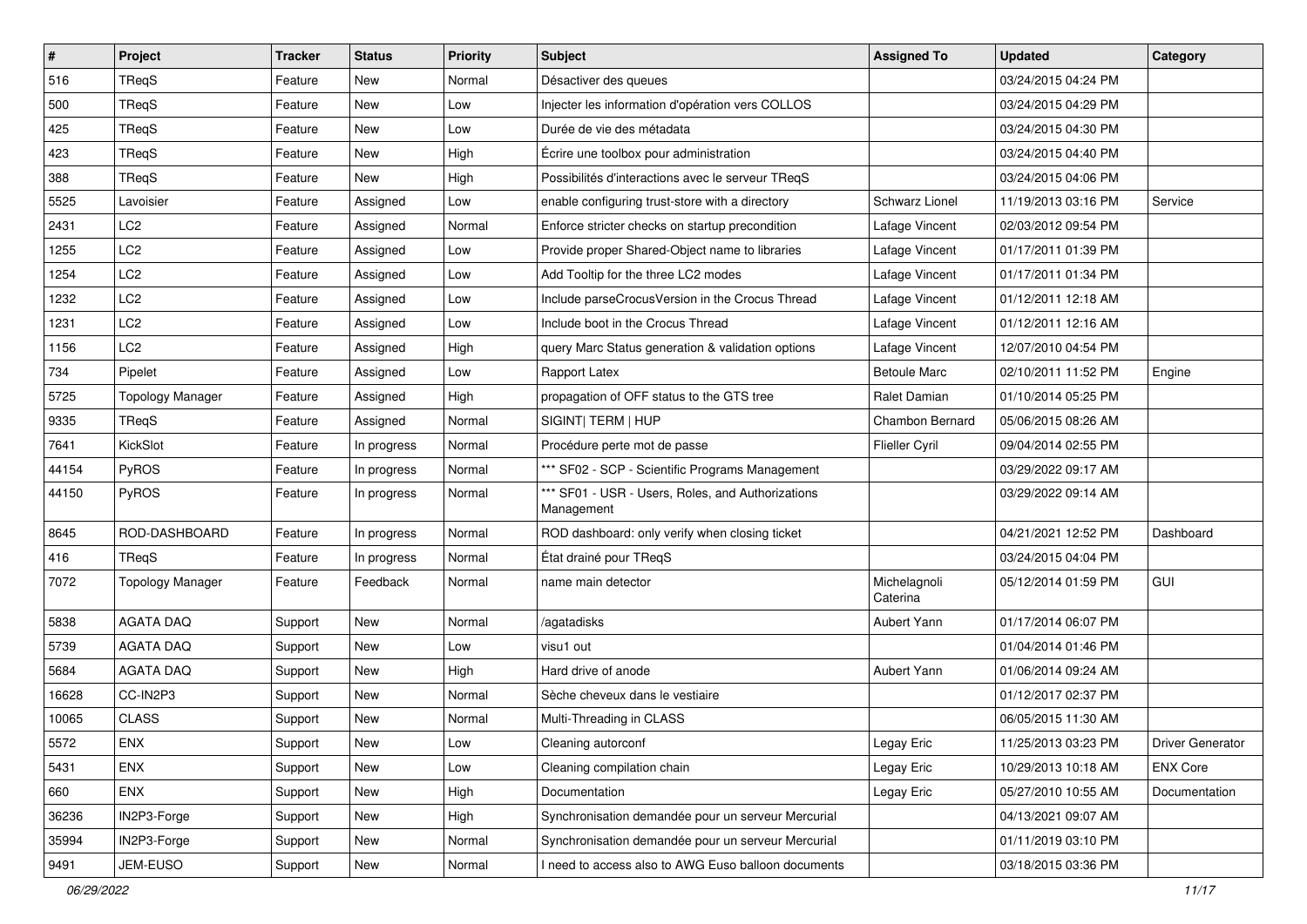| #     | Project                              | <b>Tracker</b> | <b>Status</b> | <b>Priority</b> | <b>Subject</b>                                                     | <b>Assigned To</b>  | <b>Updated</b>      | Category        |
|-------|--------------------------------------|----------------|---------------|-----------------|--------------------------------------------------------------------|---------------------|---------------------|-----------------|
| 5051  | Lavoisier                            | Support        | New           | Normal          | Explain cache trigger workflow                                     | Lequeux Olivier     | 09/13/2013 10:36 AM | Doc             |
| 2109  | LPC Service Informatique             | Support        | New           | Low             | imprimantes                                                        | Jammes Fabrice      | 10/19/2011 10:12 AM |                 |
| 7041  | <b>Topology Manager</b>              | Support        | New           | Normal          | Sub repositories                                                   |                     | 04/30/2014 03:52 PM |                 |
| 5710  | <b>ENX</b>                           | Support        | Assigned      | Low             | Documentation - Named function                                     | Dosme Nicolas       | 02/25/2014 04:58 PM |                 |
| 1258  | LC2                                  | Support        | Assigned      | Low             | Better report of mute FRT                                          | Lafage Vincent      | 09/18/2012 06:15 PM |                 |
| 5590  | <b>SIMGRID</b>                       | Support        | Assigned      | Normal          | Create msg_storage_management group in DOXYGEN ?!                  | Veyre Pierre        | 11/29/2013 10:20 AM |                 |
| 8327  | <b>AGATA DAQ</b>                     | Support        | Feedback      | Normal          | Adding VAMOS configuration file                                    | Saillant Frédéric   | 10/24/2014 01:05 PM | GCC             |
| 7039  | Topology Manager                     | Support        | Feedback      | Normal          | Updating doc                                                       | Legay Eric          | 05/06/2014 01:32 PM | Core TM         |
| 11522 | <b>CLASS</b>                         | Task           | New           | Normal          | Separate the separation plant from the fabrication plant           |                     | 12/16/2015 10:22 AM |                 |
| 4932  | DCOD                                 | Task           | New           | Low             | DCOD testing                                                       | <b>Grave Xavier</b> | 08/26/2013 03:35 PM |                 |
| 5688  | Electronic Control and<br>Monitoring | Task           | New           | Low             | Mercurialiser configuration files                                  | Legay Eric          | 12/19/2013 09:59 AM |                 |
| 3851  | <b>ENX</b>                           | Task           | New           | Low             | [named register] Tagging new print                                 |                     | 01/22/2013 05:04 PM | <b>ENX Core</b> |
| 3833  | <b>ENX</b>                           | Task           | New           | Low             | [named register] Modifying MD and MM command type                  |                     | 01/17/2013 06:06 PM | <b>ENX Core</b> |
| 3832  | <b>ENX</b>                           | Task           | New           | Low             | [named register] New control                                       |                     | 01/17/2013 06:04 PM | <b>ENX Core</b> |
| 5547  | G4IDS                                | Task           | New           | Normal          | [Three Body Decay]                                                 | Sotty Christophe    | 11/22/2013 01:47 PM |                 |
| 5538  | G4IDS                                | Task           | New           | Normal          | [Config 2009-2012] MiniBall Efficiency                             | Sotty Christophe    | 11/20/2013 02:35 PM |                 |
| 5537  | G4IDS                                | Task           | New           | Low             | [Config 2009-2012] Estimated position of the implantation<br>point | Sotty Christophe    | 11/20/2013 02:21 PM |                 |
| 5536  | G4IDS                                | Task           | New           | Low             | [Config 2009-2012] Gaussian-like vs Point-like source              | Sotty Christophe    | 11/20/2013 02:01 PM |                 |
| 5535  | G4IDS                                | Task           | New           | Normal          | [Config 2009-2012] Beta-"gamma (induced)" coincidences             | Sotty Christophe    | 11/20/2013 02:39 PM |                 |
| 51461 | <b>GRAND</b>                         | Task           | New           | Normal          | WP 4.4: pipeline simulation                                        |                     | 06/24/2022 03:13 PM | soft simu       |
| 51444 | GRAND                                | Task           | New           | Normal          | WP 3.5: infra documentation                                        |                     | 06/24/2022 01:50 PM | infra soft      |
| 51442 | <b>GRAND</b>                         | Task           | New           | Normal          | WP 4.3: workflow and scheduler                                     |                     | 06/24/2022 03:03 PM | infra soft      |
| 49945 | <b>GRAND</b>                         | Task           | New           | Normal          | WP 11: improvement dating of events                                | voisin vincent      | 03/22/2022 02:31 PM |                 |
| 49944 | <b>GRAND</b>                         | Task           | New           | Normal          | WP 10.3: data analysis                                             |                     | 03/18/2022 04:45 PM |                 |
| 49943 | <b>GRAND</b>                         | Task           | New           | Normal          | WP 10.2: data taking                                               |                     | 03/18/2022 04:45 PM |                 |
| 49942 | GRAND                                | Task           | New           | Normal          | WP 10.1: deployment                                                |                     | 03/18/2022 04:45 PM |                 |
| 49941 | GRAND                                | Task           | New           | Normal          | WP 10: GP 300 setup                                                |                     | 03/18/2022 04:45 PM |                 |
| 49940 | GRAND                                | Task           | New           | Normal          | WP 9.5: data analysis                                              |                     | 03/18/2022 03:35 PM |                 |
| 49939 | GRAND                                | Task           | New           | Normal          | WP 9.4: data taking                                                |                     | 06/23/2022 08:19 PM |                 |
| 49938 | <b>GRAND</b>                         | Task           | New           | Normal          | WP 9.3: deployment commissioning                                   |                     | 03/18/2022 03:27 PM |                 |
| 49937 | <b>GRAND</b>                         | Task           | New           | Normal          | WP 9.2: production detector adaptation                             |                     | 03/18/2022 03:32 PM |                 |
| 49936 | GRAND                                | Task           | New           | Normal          | WP 9.1: detector design adaptation                                 |                     | 03/21/2022 03:18 PM |                 |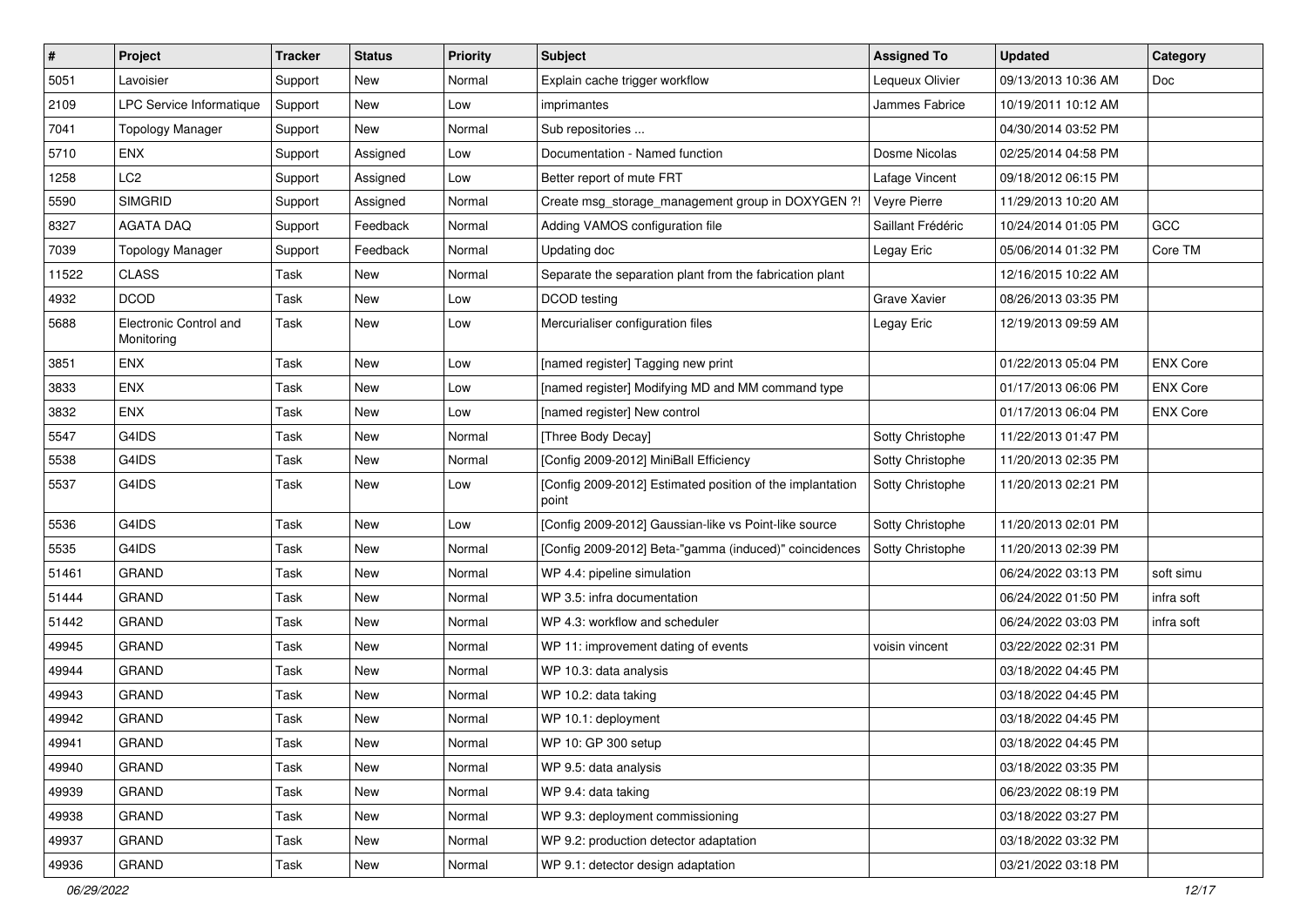| $\vert$ # | Project      | <b>Tracker</b> | <b>Status</b> | <b>Priority</b> | <b>Subject</b>                                         | <b>Assigned To</b> | <b>Updated</b>      | Category |
|-----------|--------------|----------------|---------------|-----------------|--------------------------------------------------------|--------------------|---------------------|----------|
| 49935     | <b>GRAND</b> | Task           | New           | Normal          | WP 9: Nançay setup                                     |                    | 03/18/2022 12:20 AM |          |
| 49934     | <b>GRAND</b> | Task           | New           | Normal          | WP 8.3: trigger evaluation                             |                    | 03/21/2022 10:28 AM |          |
| 49933     | <b>GRAND</b> | Task           | New           | Normal          | WP 8.2: final reconstruction                           |                    | 03/18/2022 04:39 PM |          |
| 49932     | <b>GRAND</b> | Task           | New           | Normal          | WP 8.1: SLT info definition                            |                    | 03/18/2022 04:39 PM |          |
| 49931     | <b>GRAND</b> | Task           | New           | Normal          | WP 8: data reconstruction study                        |                    | 03/21/2022 10:28 AM |          |
| 49930     | <b>GRAND</b> | Task           | New           | Normal          | WP 7: second level trigger (SLT)                       |                    | 03/21/2022 10:28 AM |          |
| 49929     | <b>GRAND</b> | Task           | New           | Normal          | WP 6.4: frontend implementation                        |                    | 04/14/2022 02:24 PM |          |
| 49928     | <b>GRAND</b> | Task           | New           | Normal          | WP 6.3: testbench                                      |                    | 06/24/2022 12:58 PM |          |
| 49927     | <b>GRAND</b> | Task           | New           | Normal          | WP 6.2: analytical method                              |                    | 06/24/2022 12:41 PM |          |
| 49926     | <b>GRAND</b> | Task           | New           | Normal          | WP 6.1: neuronal network method                        |                    | 03/21/2022 01:40 PM |          |
| 49925     | <b>GRAND</b> | Task           | New           | Normal          | WP 6: first level trigger (FLT)                        |                    | 03/21/2022 10:28 AM |          |
| 49924     | <b>GRAND</b> | Task           | New           | Normal          | WP 5.2: noise event selection                          |                    | 03/18/2022 05:13 PM |          |
| 49923     | GRAND        | Task           | New           | Normal          | WP 5.5: EAS selection                                  |                    | 03/18/2022 05:13 PM |          |
| 49922     | <b>GRAND</b> | Task           | <b>New</b>    | Normal          | WP 5.4: reconstruction                                 |                    | 03/18/2022 05:13 PM |          |
| 49921     | <b>GRAND</b> | Task           | New           | Normal          | WP 5.3: calibration                                    |                    | 03/18/2022 05:13 PM |          |
| 49919     | <b>GRAND</b> | Task           | New           | Normal          | WP 5.1: data taking                                    |                    | 03/18/2022 05:13 PM |          |
| 49918     | <b>GRAND</b> | Task           | New           | Normal          | WP 5: GP 13/100 experimental DB analysis               |                    | 03/18/2022 05:13 PM |          |
| 49917     | GRAND        | Task           | New           | Normal          | WP 4.2: validation                                     |                    | 03/18/2022 03:08 PM |          |
| 49916     | <b>GRAND</b> | Task           | New           | Normal          | WP 4.1: production, storing & management               |                    | 03/18/2022 03:06 PM |          |
| 49915     | <b>GRAND</b> | Task           | New           | Normal          | WP 4: Creating GRAND simulation                        |                    | 03/18/2022 12:20 AM |          |
| 49914     | <b>GRAND</b> | Task           | New           | Normal          | WP 3.4: code distribution, software env.               |                    | 06/24/2022 01:41 PM |          |
| 49912     | <b>GRAND</b> | Task           | New           | Normal          | WP 3.3: manage software infra : CI, quality, DB engine |                    | 03/18/2022 03:03 PM |          |
| 49911     | <b>GRAND</b> | Task           | New           | Normal          | WP 3.2: calibration monotoring DB                      |                    | 03/18/2022 05:13 PM |          |
| 49910     | <b>GRAND</b> | Task           | New           | Normal          | WP 3.1: manage data event DB                           |                    | 06/24/2022 01:55 PM |          |
| 49909     | <b>GRAND</b> | Task           | New           | Normal          | WP 3: software infra and database                      |                    | 06/24/2022 01:48 PM |          |
| 49908     | <b>GRAND</b> | Task           | New           | Normal          | WP 1.3 : LPNHE WP coordination                         | Martineau Olivier  | 03/20/2022 05:35 PM |          |
| 49906     | <b>GRAND</b> | Task           | <b>New</b>    | Normal          | WP 1.1: finance                                        |                    | 03/18/2022 05:13 PM |          |
| 49905     | GRAND        | Task           | New           | Normal          | WP 1: GRAND management                                 |                    | 03/18/2022 05:13 PM |          |
| 49904     | <b>GRAND</b> | Task           | New           | Normal          | WP 2.9: detector monotoring                            |                    | 03/18/2022 05:13 PM |          |
| 49903     | <b>GRAND</b> | Task           | New           | Normal          | WP 2.8: detector calibration                           |                    | 03/18/2022 05:13 PM |          |
| 49902     | GRAND        | Task           | New           | Normal          | WP 2.7: code quality and documentation                 | Colley Jean-Marc   | 03/18/2022 05:13 PM |          |
| 49901     | GRAND        | Task           | New           | Normal          | WP 2.6: common tools                                   |                    | 03/18/2022 05:13 PM |          |
| 49900     | GRAND        | Task           | New           | Normal          | WP 2.5: reconstruction method                          |                    | 03/18/2022 02:57 PM |          |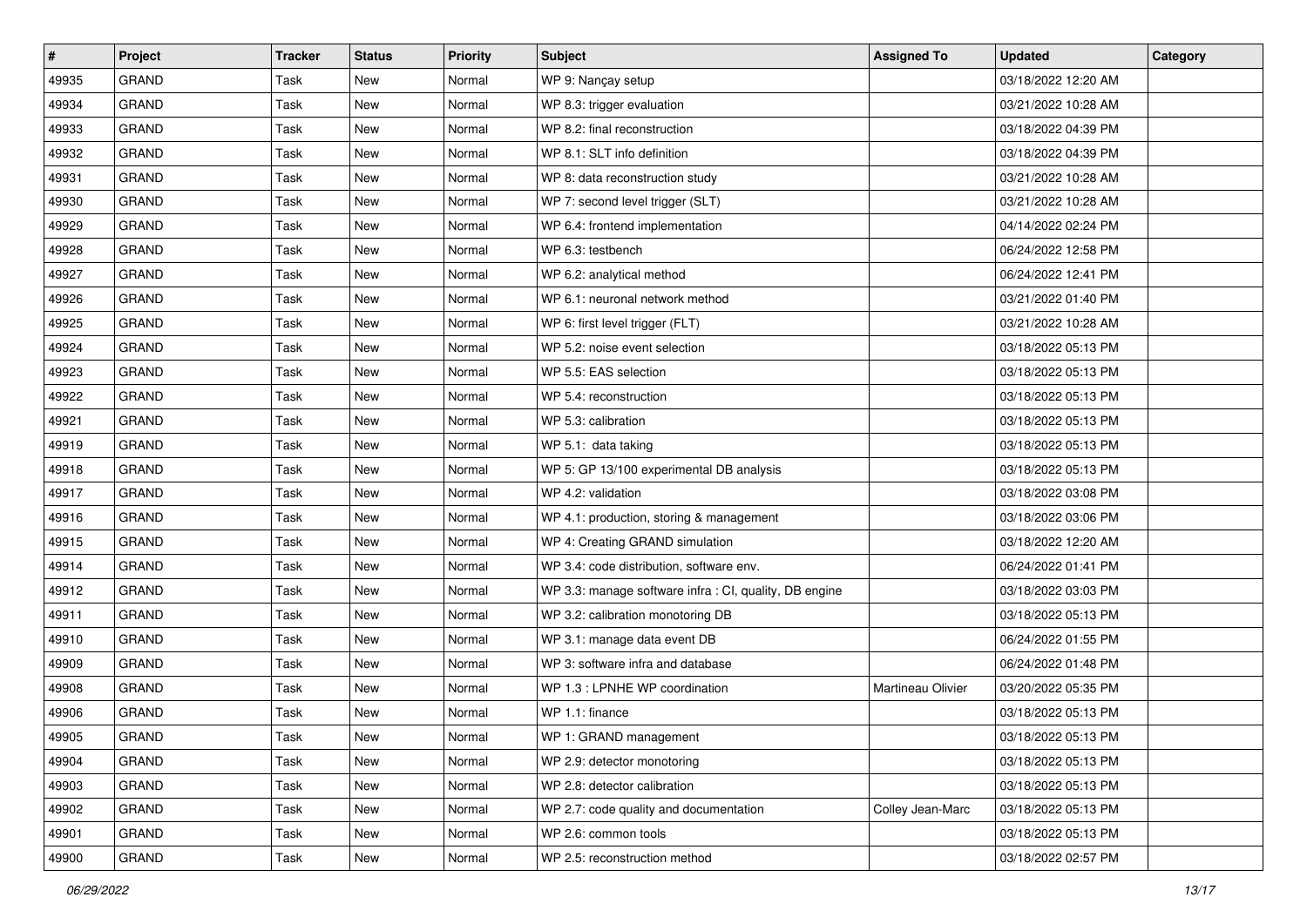| $\sharp$ | Project       | <b>Tracker</b> | <b>Status</b> | <b>Priority</b> | <b>Subject</b>                                                              | <b>Assigned To</b>     | <b>Updated</b>      | Category |
|----------|---------------|----------------|---------------|-----------------|-----------------------------------------------------------------------------|------------------------|---------------------|----------|
| 49899    | <b>GRAND</b>  | Task           | New           | Normal          | WP 2.4: antenna network simulation                                          |                        | 06/24/2022 02:48 PM |          |
| 49898    | <b>GRAND</b>  | Task           | New           | Normal          | WP 2.3: unit detector modeling and coding                                   |                        | 06/24/2022 02:11 PM |          |
| 49897    | <b>GRAND</b>  | Task           | New           | Normal          | WP 2.2: input output format fie                                             |                        | 03/18/2022 12:22 AM |          |
| 49896    | <b>GRAND</b>  | Task           | New           | Normal          | WP 2.1: software architecture and optimization                              |                        | 03/18/2022 05:13 PM |          |
| 49895    | <b>GRAND</b>  | Task           | New           | Normal          | WP 2: GRANDLIB modelization and software                                    |                        | 06/24/2022 02:48 PM |          |
| 9528     | <b>IGOSat</b> | Task           | New           | Normal          | phases projet                                                               |                        | 03/24/2015 03:58 PM |          |
| 9527     | <b>IGOSat</b> | Task           | New           | Normal          | (SAE / ODB) Réalisation de cartes électroniques pour le<br>satellite IGOSat |                        | 03/24/2015 03:52 PM |          |
| 9526     | <b>IGOSat</b> | Task           | New           | Normal          | (SCI) Electronique d'acquisition de l'instrument<br>Scintillateur           |                        | 03/24/2015 03:50 PM |          |
| 9525     | <b>IGOSat</b> | Task           | New           | Normal          | (ODB / SCAO) Conception de la SCAO / Interfaçage avec<br><b>I'ODB</b>       |                        | 03/27/2015 10:11 AM |          |
| 9524     | <b>IGOSat</b> | Task           | New           | Normal          | (ODB) Logiciel de Vol                                                       |                        | 03/24/2015 03:41 PM |          |
| 9151     | <b>IGOSat</b> | Task           | New           | Normal          | (ODB) Code de simulation fonctionelle                                       |                        | 02/18/2015 05:13 PM |          |
| 9137     | <b>IGOSat</b> | Task           | New           | Normal          | (PRO) Phase C                                                               |                        | 03/24/2015 03:58 PM |          |
| 9136     | <b>IGOSat</b> | Task           | New           | Normal          | (PRO) Phase B                                                               |                        | 03/24/2015 03:58 PM |          |
| 48758    | LabInvent     | Task           | New           | Immediate       | Modifs demandées par C. Feugeade le 18/1/22                                 | <b>Pallier Etienne</b> | 01/19/2022 04:22 PM |          |
| 48223    | LabInvent     | Task           | <b>New</b>    | Normal          | instance perso (docker)                                                     |                        | 12/13/2021 11:08 AM |          |
| 48222    | LabInvent     | Task           | New           | Normal          | (NEW func) Gérer Suivi d'un User                                            |                        | 12/13/2021 10:39 AM |          |
| 48005    | LabInvent     | Task           | New           | Normal          | <b>Bugfix toutes les Deprecated Errors</b>                                  |                        | 12/06/2021 02:37 PM |          |
| 47966    | LabInvent     | Task           | New           | Normal          | Ajouter test Commande (avec devis joint)                                    |                        | 11/30/2021 04:17 PM |          |
| 47962    | LabInvent     | Task           | <b>New</b>    | Urgent          | (IRAP only) re-install inventirap avec php7                                 |                        | 11/30/2021 03:17 PM |          |
| 47960    | LabInvent     | Task           | New           | Immediate       | <b>CHAMPS</b>                                                               |                        | 01/19/2022 03:51 PM |          |
| 47959    | LabInvent     | Task           | New           | Normal          | *** F - ENTITY - Fournisseurs                                               |                        | 11/30/2021 12:57 PM |          |
| 47958    | LabInvent     | Task           | New           | Normal          | delete (generic)                                                            |                        | 11/30/2021 12:47 PM |          |
| 47954    | LabInvent     | Task           | New           | Normal          | 1 - CREATED                                                                 |                        | 11/30/2021 01:27 PM |          |
| 47953    | LabInvent     | Task           | New           | Normal          | 2a - TOBEORDERED (optionnel)                                                |                        | 11/30/2021 01:27 PM |          |
| 47952    | LabInvent     | Task           | New           | High            | Ecran d'accueil à restructurer                                              |                        | 11/30/2021 03:43 PM |          |
| 47950    | LabInvent     | Task           | New           | Normal          | DB complète à mettre à jour                                                 |                        | 11/30/2021 12:26 PM |          |
| 47947    | LabInvent     | <b>Task</b>    | New           | High            | docker only                                                                 |                        | 12/13/2021 11:07 AM |          |
| 47946    | LabInvent     | Task           | New           | Normal          | classic only                                                                |                        | 12/03/2021 09:50 AM |          |
| 47945    | LabInvent     | Task           | New           | Normal          | <b>ALL</b>                                                                  |                        | 11/30/2021 12:23 PM |          |
| 47942    | LabInvent     | Task           | New           | High            | index (generic)                                                             |                        | 11/30/2021 03:48 PM |          |
| 47937    | LabInvent     | Task           | New           | High            | Read (index & view) (generic ?)                                             |                        | 11/30/2021 03:48 PM |          |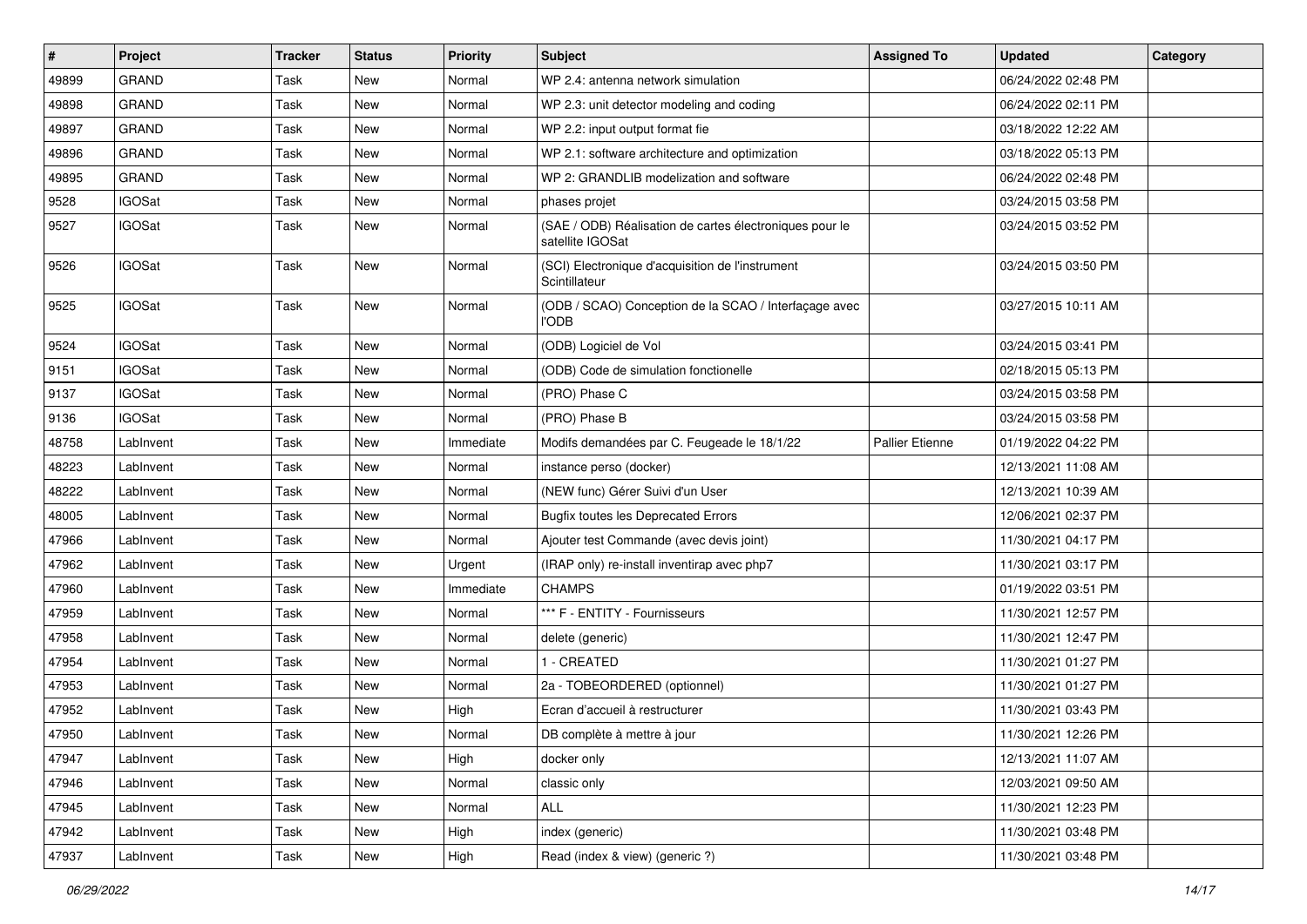| $\pmb{\#}$ | Project   | <b>Tracker</b> | <b>Status</b> | <b>Priority</b> | Subject                                                                                   | <b>Assigned To</b> | <b>Updated</b>      | Category |
|------------|-----------|----------------|---------------|-----------------|-------------------------------------------------------------------------------------------|--------------------|---------------------|----------|
| 47936      | LabInvent | Task           | New           | High            | 3-4 - TBO & ARCHIVED                                                                      |                    | 11/30/2021 03:43 PM |          |
| 47935      | LabInvent | Task           | New           | Normal          | 2b - VALIDATED                                                                            |                    | 11/30/2021 01:27 PM |          |
| 47934      | LabInvent | Task           | New           | High            | LIFECYCLE (Status) : CREATED => (TBO) =><br>VALIDATED => TBA => ARCHIVED                  |                    | 11/30/2021 03:43 PM |          |
| 47930      | LabInvent | Task           | <b>New</b>    | Normal          | *** F - ENTITY - QrCode                                                                   |                    | 11/30/2021 01:26 PM |          |
| 47927      | LabInvent | Task           | New           | High            | A gérer via fichier conf YAML                                                             |                    | 11/30/2021 03:47 PM |          |
| 47926      | LabInvent | Task           | New           | High            | Instance DEMO docker - à installer sur hyp2 puis sur VM<br>pweb3                          |                    | 12/13/2021 11:07 AM |          |
| 47925      | LabInvent | Task           | <b>New</b>    | Normal          | (après cakephp v4) Passer à Php 8                                                         |                    | 11/30/2021 11:48 AM |          |
| 47924      | LabInvent | Task           | <b>New</b>    | Normal          | (après 3.9) Passer à v4                                                                   |                    | 11/30/2021 11:48 AM |          |
| 47922      | LabInvent | Task           | New           | Immediate       | Passer directement à v3.LAST (3.10.1)                                                     |                    | 12/02/2021 04:45 PM |          |
| 47914      | LabInvent | Task           | New           | High            | index (generic)                                                                           |                    | 11/30/2021 03:50 PM |          |
| 47913      | LabInvent | Task           | New           | Normal          | ROLES (profils)                                                                           |                    | 11/30/2021 01:39 PM |          |
| 47912      | LabInvent | Task           | <b>New</b>    | High            | (VUE) Elements et Helper                                                                  |                    | 11/30/2021 03:51 PM |          |
| 47911      | LabInvent | Task           | <b>New</b>    | Normal          | Create/Update (add_edit generic)                                                          |                    | 11/30/2021 11:04 AM |          |
| 47907      | LabInvent | Task           | New           | Normal          | *** F - Config YAML (champs materiels) : champs<br>obligatoires, recommandés, ou readonly |                    | 11/30/2021 01:25 PM |          |
| 47906      | LabInvent | Task           | New           | Urgent          | Champs virtuels                                                                           |                    | 11/30/2021 03:50 PM |          |
| 47905      | LabInvent | Task           | New           | Urgent          | Read (index & view) (generic)                                                             |                    | 12/01/2021 11:21 AM |          |
| 47903      | LabInvent | Task           | New           | Urgent          | Rappels automatiques pour les suivis récurrents<br>(périodiques)                          |                    | 12/01/2021 11:17 AM |          |
| 47901      | LabInvent | Task           | New           | Urgent          | Read (view & index)                                                                       |                    | 12/01/2021 11:17 AM |          |
| 47899      | LabInvent | Task           | <b>New</b>    | Urgent          | view (generic)                                                                            |                    | 12/01/2021 11:21 AM |          |
| 47897      | LabInvent | Task           | New           | High            | *** F - Stats (Users)                                                                     |                    | 11/30/2021 03:48 PM |          |
| 47893      | LabInvent | Task           | New           | Normal          | Views                                                                                     |                    | 11/30/2021 01:21 PM |          |
| 47890      | LabInvent | Task           | <b>New</b>    | High            | Commander (demande achat)                                                                 |                    | 01/19/2022 03:48 PM |          |
| 47889      | LabInvent | Task           | New           | Normal          | Changer statut - setStatusTo*()                                                           |                    | 11/30/2021 01:19 PM |          |
| 47886      | LabInvent | Task           | <b>New</b>    | Urgent          | <b>Notifications</b>                                                                      |                    | 11/30/2021 03:45 PM |          |
| 47885      | LabInvent | Task           | New           | Normal          | filtrage (voir formulaire index)                                                          |                    | 11/30/2021 01:30 PM |          |
| 47884      | LabInvent | Task           | New           | High            | partitionnement par Site (besoin IP2I/LMA)                                                |                    | 11/30/2021 03:43 PM |          |
| 47883      | LabInvent | Task           | New           | Normal          | formulaire de recherche multi-critères                                                    |                    | 11/30/2021 01:30 PM |          |
| 47882      | LabInvent | Task           | New           | High            | Delete - delete                                                                           |                    | 11/30/2021 03:42 PM |          |
| 47881      | LabInvent | Task           | New           | High            | Read - view                                                                               |                    | 11/30/2021 03:42 PM |          |
| 47880      | LabInvent | Task           | New           | Normal          | Read - index                                                                              |                    | 11/30/2021 01:16 PM |          |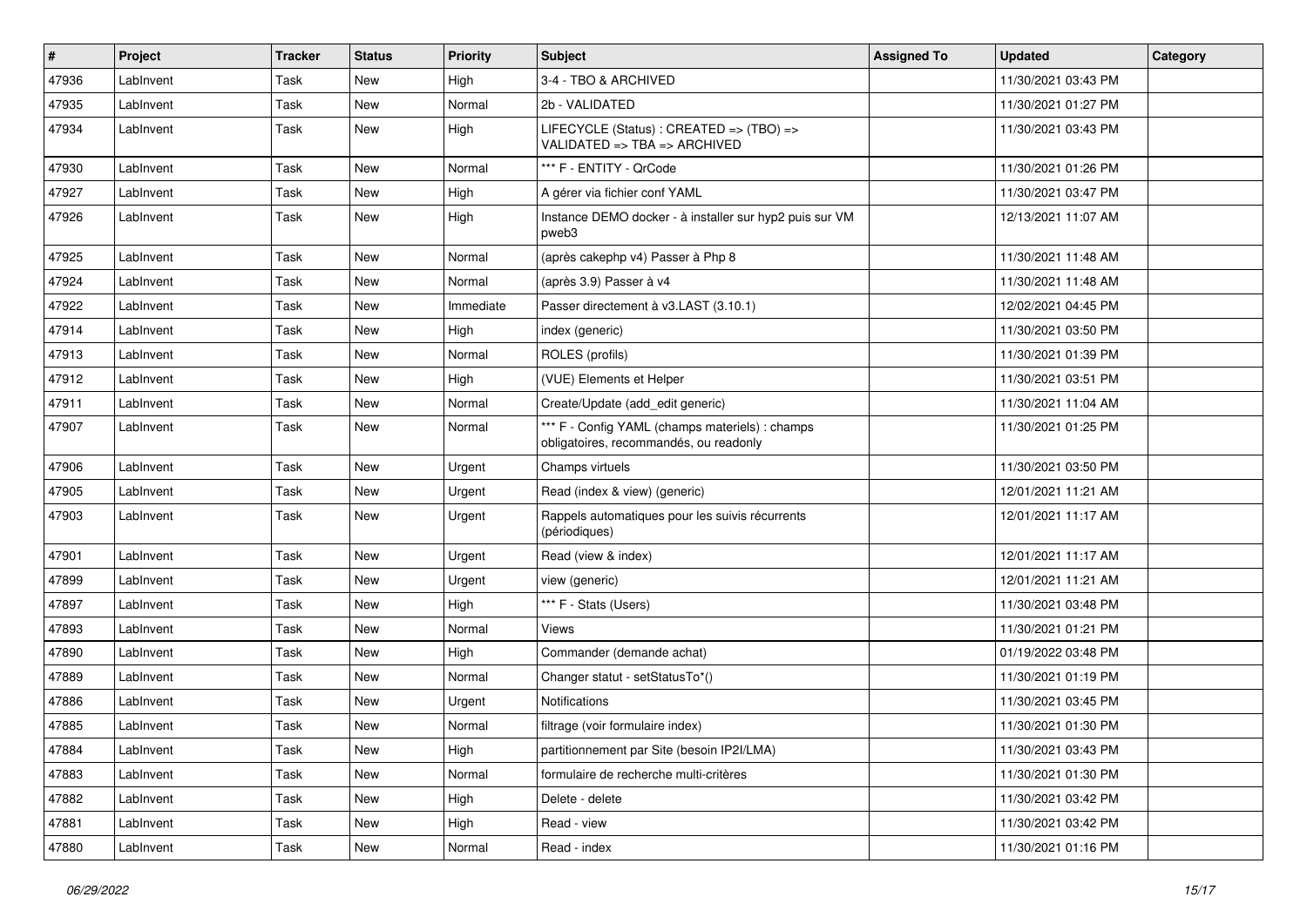| #     | Project                           | <b>Tracker</b> | <b>Status</b> | <b>Priority</b> | Subject                                                                                                  | <b>Assigned To</b>     | <b>Updated</b>      | Category |
|-------|-----------------------------------|----------------|---------------|-----------------|----------------------------------------------------------------------------------------------------------|------------------------|---------------------|----------|
| 47879 | LabInvent                         | Task           | <b>New</b>    | High            | Create/Update - add edit                                                                                 |                        | 11/30/2021 03:42 PM |          |
| 47878 | LabInvent                         | Task           | New           | High            | Autres                                                                                                   |                        | 11/30/2021 03:44 PM |          |
| 47877 | LabInvent                         | Task           | <b>New</b>    | High            | find (search)                                                                                            |                        | 11/30/2021 03:43 PM |          |
| 47876 | LabInvent                         | Task           | New           | High            | CRUD                                                                                                     |                        | 11/30/2021 03:42 PM |          |
| 47874 | LabInvent                         | Task           | New           | Urgent          | <b>Stats</b>                                                                                             |                        | 11/30/2021 03:44 PM |          |
| 47873 | LabInvent                         | Task           | New           | Normal          | Model (Entity & Table)                                                                                   |                        | 12/01/2021 09:37 AM |          |
| 47872 | LabInvent                         | Task           | <b>New</b>    | High            | Actions & Vues                                                                                           |                        | 11/30/2021 03:42 PM |          |
| 47871 | LabInvent                         | Task           | New           | Normal          | Autorisations                                                                                            |                        | 11/30/2021 01:29 PM |          |
| 47870 | LabInvent                         | Task           | New           | Normal          | Tests (Materiels)                                                                                        |                        | 11/30/2021 03:38 PM |          |
| 47868 | LabInvent                         | Task           | New           | Normal          | *** F - Super Entité (AppController, AppTable)                                                           |                        | 11/30/2021 01:34 PM |          |
| 47867 | LabInvent                         | Task           | <b>New</b>    | High            | *** F - Autorisations (Users)                                                                            |                        | 11/30/2021 03:47 PM |          |
| 11561 | LST stereo trigger study          | Task           | New           | Normal          | Small-scale MC production for testing the effect of<br>LST-MST stereo trigger                            | Hrupec Dario           | 04/15/2016 03:34 PM |          |
| 11452 | LSTCam low-level data<br>analysis | Task           | New           | High            | Definition of LST mini-camera tests                                                                      | Nakajima Daisuke       | 05/31/2018 04:54 PM |          |
| 3954  | Pipelet                           | Task           | New           | Low             | Documentation: Environment cheat sheet                                                                   |                        | 02/13/2013 11:00 AM |          |
| 1337  | Pipelet                           | Task           | New           | Normal          | logged_subprocess improvement                                                                            |                        | 03/08/2011 09:07 PM |          |
| 1336  | Pipelet                           | Task           | New           | Low             | Add comments in multiplex                                                                                |                        | 02/24/2011 10:17 AM |          |
| 1178  | Pipelet                           | Task           | <b>New</b>    | High            | writing mysql and postgre backends                                                                       |                        | 02/13/2013 10:49 AM |          |
| 51514 | PyROS                             | Task           | New           | Normal          | <b>LOG</b>                                                                                               |                        | 06/29/2022 07:37 AM |          |
| 51513 | PyROS                             | Task           | New           | Normal          | General algorithm (ternary mode, status, routine<br>processing, commands processing, exceptions dealing) | <b>Pallier Etienne</b> | 06/29/2022 07:37 AM |          |
| 51508 | PyROS                             | Task           | New           | Normal          | AgentMajordome (based on Agent)                                                                          | Koralewski Alexis      | 06/29/2022 07:31 AM |          |
| 49890 | PyROS                             | Task           | New           | Normal          | Global Start & Stop (safe)                                                                               |                        | 03/16/2022 04:52 PM |          |
| 49889 | PyROS                             | Task           | New           | Normal          | Backup                                                                                                   |                        | 03/16/2022 04:49 PM |          |
| 49888 | PyROS                             | Task           | New           | Normal          | Firewall                                                                                                 |                        | 03/16/2022 04:48 PM |          |
| 49887 | PyROS                             | Task           | New           | Normal          | Hardware                                                                                                 |                        | 03/16/2022 04:47 PM |          |
| 49886 | PyROS                             | Task           | New           | Normal          | System watch (Nagios, )                                                                                  |                        | 03/16/2022 04:47 PM |          |
| 49885 | PyROS                             | Task           | New           | Normal          | <b>Network</b>                                                                                           |                        | 03/16/2022 04:46 PM |          |
| 49878 | PyROS                             | Task           | New           | Normal          | SF02-SCP integration - Lancement auto de l'agent de<br>gestion du SP lifecycle                           |                        | 06/28/2022 10:04 PM |          |
| 49876 | PyROS                             | Task           | New           | Normal          | Guitastro integration                                                                                    |                        | 03/16/2022 07:28 AM |          |
| 49875 | PyROS                             | Task           | New           | Normal          | (classic) Installation Guitastro & dependencies                                                          |                        | 03/16/2022 07:27 AM |          |
| 49874 | PyROS                             | Task           | New           | Normal          | (docker) Installation Guitastro & dependencies                                                           |                        | 06/28/2022 10:11 PM |          |